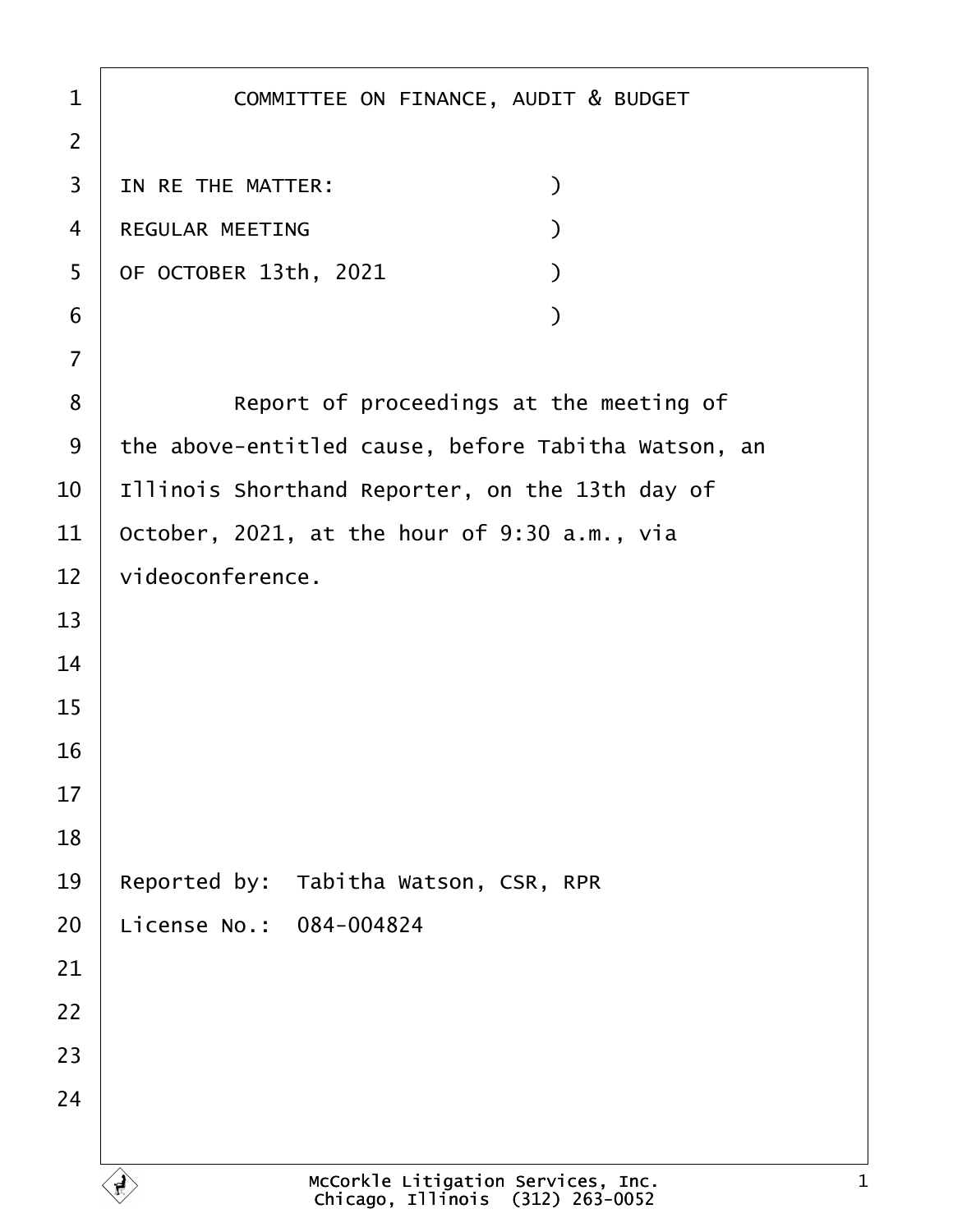| $\mathbf{1}$   | BOARD MEMBERS PRESENT:                                                                   |
|----------------|------------------------------------------------------------------------------------------|
| $\overline{2}$ | ALEJANDRO SILVA, Chairperson                                                             |
| 3              | <b>LESTER BARCLAY</b>                                                                    |
| $\overline{4}$ | <b>KEVIN IRVINE</b>                                                                      |
| 5              | <b>BERNARD JAKES</b>                                                                     |
| 6              | <b>JOHNNY MILLER</b>                                                                     |
| $\overline{7}$ |                                                                                          |
| 8              |                                                                                          |
| 9              |                                                                                          |
| 10             | STAFF PRESENT:                                                                           |
| 11             | DORVAL R. CARTER, JR., President                                                         |
| 12             | GREGORY LONGHINI, Secretary                                                              |
| 13             | KAREN SEIMETZ, General Counsel                                                           |
| 14             | <b>JEREMY FINE</b>                                                                       |
| 15             | CAROLINE GALLAGHER                                                                       |
| 16             | ELLEN MCCORMACK                                                                          |
| 17             | STEVE WOOD                                                                               |
| 18             |                                                                                          |
| 19             |                                                                                          |
| 20             |                                                                                          |
| 21             |                                                                                          |
| 22             |                                                                                          |
| 23             |                                                                                          |
| 24             |                                                                                          |
|                |                                                                                          |
|                | McCorkle Litigation Services, Inc.<br>Chicago, Illinois (312) 263-0052<br>$\overline{2}$ |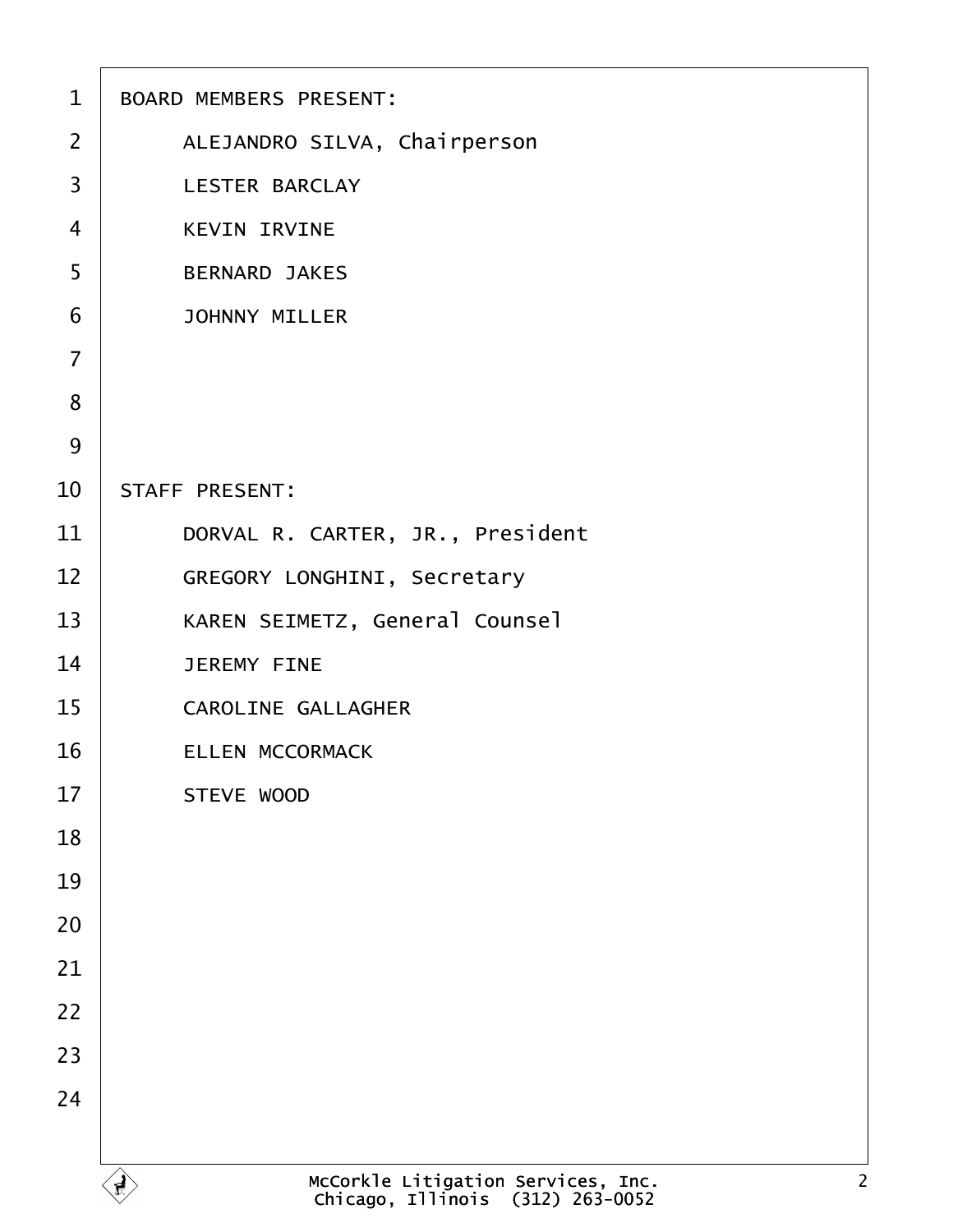<span id="page-2-0"></span>1 | **COLOREGIST (Whereupon, the following** ·2· · · · · · · · · · · ·proceedings were had via 3 | videoconference.)

4 | SECRETARY LONGHINI: Good morning. I'm Greg 5 | Longhini, Secretary to the Chicago Transit Board.

6 **0** 0n October 6th, 2021 this Office of the 7 Secretary issued a notice of changed format for all 8 board, committee, and board meetings of the Chicago  $9$  Transit Board of October 13th -- scheduled for  $10$  | October 13th, 2021 due to the COVID-19 pandemic.

**11** On September 17th, 2021, Governor Pritzker | renewed for a period of 30 days the state-wide  $\vert$  disaster declaration as a result of the COVID-19 | pandemic.

**I** Pursuant to Section 7(e) of the Open | Meetings Act, the head of the Chicago Transit | Authority has determined that it is not practical or prudent to conduct an in-person meeting in light  $\vert$  of the ongoing disaster. This means that as permitted by this section of the Open Meetings Act,  $\vert$  there will not be any in-person public meetings. 22 The Chicago Transit Authority public meetings on  $\vert$  October 13th, 2021 will take place only virtually. | Because the governor's disaster proclamation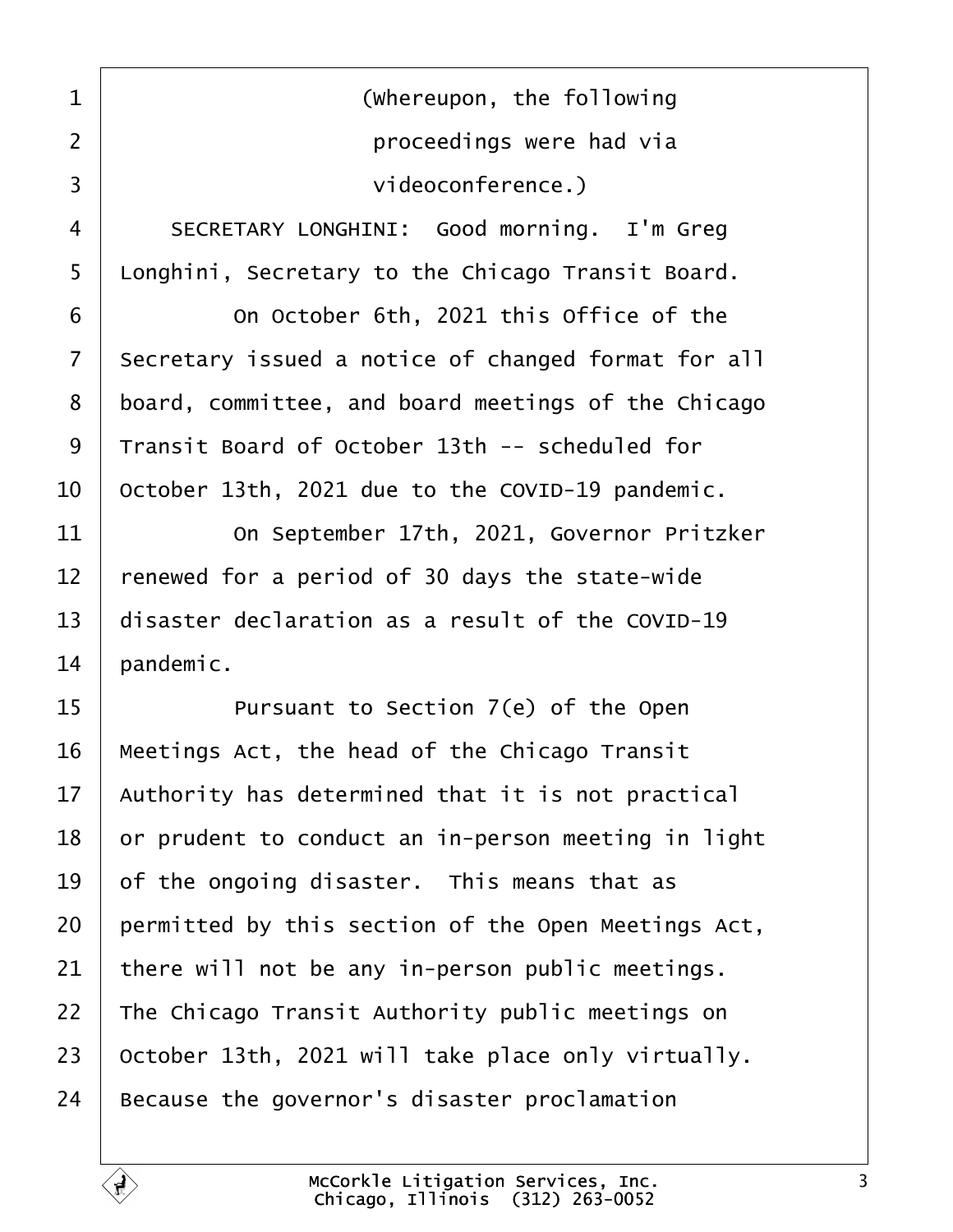<span id="page-3-0"></span> $1$  remains in effect in the state of Illinois, the 2 | meetings on October 13th 2021 will take place only  $3$   $\vert$  virtually. Because the governor's disaster  $4$   $\mid$  proclamation remains in effect in the state of 5 | Illinois, the meetings of October 13, 2021 are  $6$  being held electronically.  $7$   $\vert$  with that, Chairman Silva, we may begin  $8$  | the meeting of the Finance, Audit, & Budget 9 | Committee. 10 CHAIRPERSON SILVA: Good morning. I would like 11  $\vert$  to call to order the October 13, 2021 meeting of  $12$  the Committee on Finance, Audit & Budget.  $13$   $\vert$  will the secretary call the roll? 14 SECRETARY LONGHINI: Yes. Director Alva  $15$  | Rosales will not be here today. 16 **birector** Jakes. 17 DIRECTOR JAKES: Here. 18 | SECRETARY LONGHINI: Director Miller. 19 DIRECTOR MILLER: Here. 20 SECRETARY LONGHINI: Director Irvine. 21 DIRECTOR IRVINE: Here. 22 SECRETARY LONGHINI: Director Barclay. 23 DIRECTOR BARCLAY: Here. 24 | SECRETARY LONGHINI: Chairman Silva.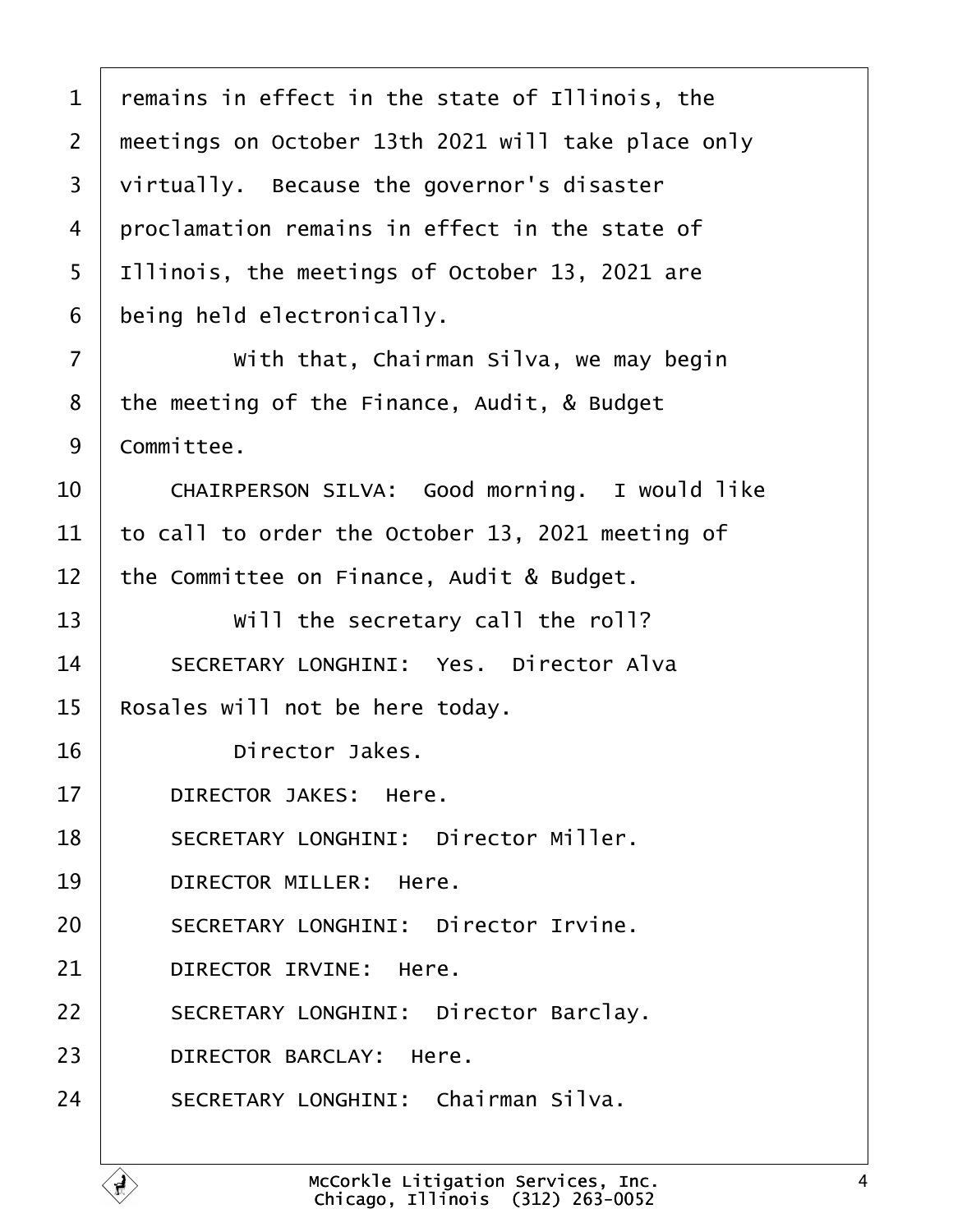<span id="page-4-0"></span>

| $\mathbf 1$    | CHAIRPERSON SILVA: Here.                         |
|----------------|--------------------------------------------------|
| $\overline{2}$ | SECRETARY LONGHINI: We have a quorum of the      |
| $\overline{3}$ | Committee with five members present, sir.        |
| 4              | CHAIRPERSON SILVA: Our first order of business   |
| 5              | is the approval of the committee minutes of      |
| 6              | September 15, 2021. May I have a motion to       |
| $\overline{7}$ | approve?                                         |
| 8              | DIRECTOR IRVINE: So moved.                       |
| 9              | DIRECTOR MILLER: Second.                         |
| 10             | SECRETARY LONGHINI: Moved by Director Irvine,    |
| 11             | seconded by Director Miller.                     |
| 12             | Director Jakes.                                  |
| 13             | DIRECTOR JAKES: Yes.                             |
| 14             | SECRETARY LONGHINI: Director Miller.             |
| 15             | DIRECTOR MILLER: Yes.                            |
| 16             | SECRETARY LONGHINI: Director Irvine.             |
| 17             | DIRECTOR IRVINE: Yes.                            |
| 18             | SECRETARY LONGHINI: Director Barclay.            |
| 19             | DIRECTOR BARCLAY: Yes.                           |
| 20             | SECRETARY LONGHINI: Chairman Silva.              |
| 21             | CHAIRPERSON SILVA: Yes.                          |
| 22             | SECRETARY LONGHINI: The motion to approve the    |
| 23             | minutes of September passes with five yes votes, |
| 24             | sir. Move to 3.                                  |
|                |                                                  |

ſ.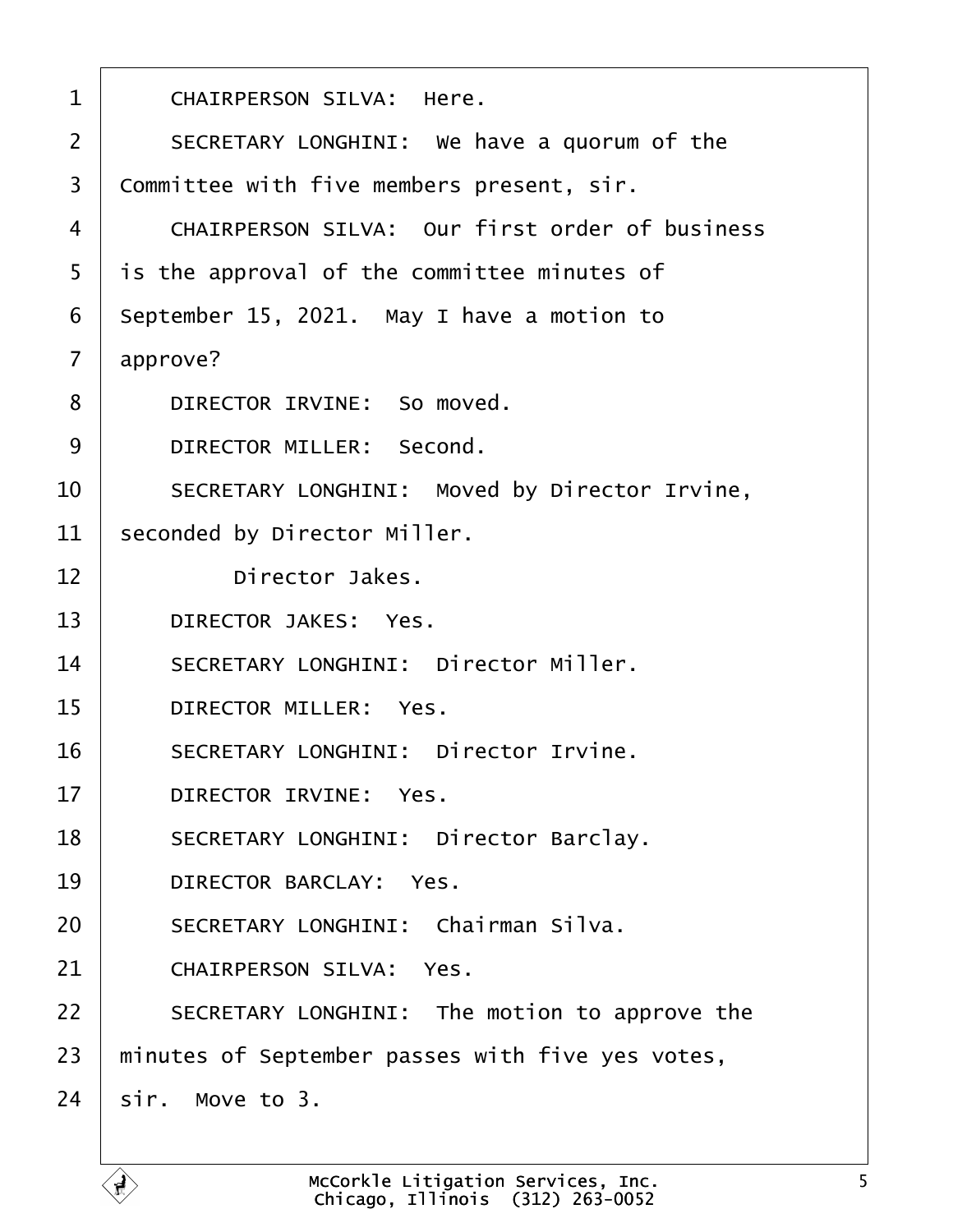<span id="page-5-0"></span>1 | CHAIRPERSON SILVA: Our next order of business | is the finance report.

**Jeremy Fine.** Good morning.

4 JEREMY FINE: Good morning. I'm Jeremy Fine, vour Chief Financial Office and I'll be covering the financial report for the month of August as | well as year-to-date numbers.

8 | With regard to our revenues, for August we see a similar trend as what we've seen over the  $\parallel$  past several months where we see fare and pass totals coming in pretty close to budget, but slightly down. On an amended budget basis we're  $|$  down about 900,000 and a little under million and a | half on an original budget basis.

**If any 11 begard to our reduced-fare subsidy,**  that continues to come in as expected, however that 17 | has been haircut 50 percent off of our prior  $-$ -| prior year receipts.

**With regard to nonfarebox totals, those**  come in slightly better than expected by about | 700,000 on the amended budget basis and by about | \$200,000 on the original budget basis. That leaves  $\vert$  us for the month of August down slightly, but 24 essentially flat to budget by about \$200,000 on an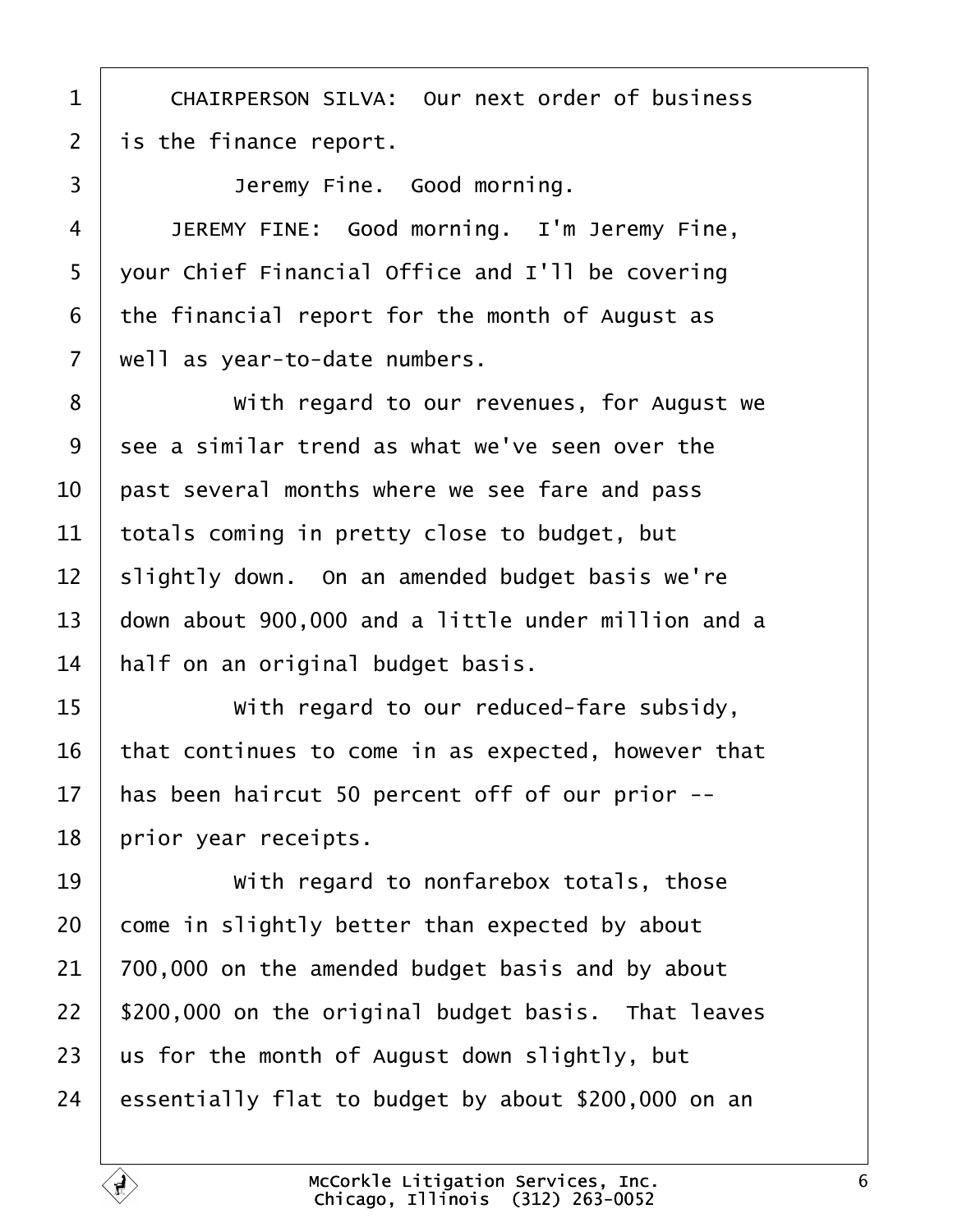<span id="page-6-0"></span> amended budget basis and by about a million and a 2 | half on an original budget basis.

3 With regard to our year-to-date numbers on  $\vert$  the next page, we see similar trends where fare and | pass totals coming in slightly negative on an amended budget basis but positive on an original budget basis by about \$16 million.

8 | Again, reduced-fare subsidy, while cut, is coming in as expected. Nonfarebox totals coming in  $\vert$  slightly negative on an amended budget basis by about \$2 million and down about \$13 million on an original budget basis.

13 That leaves us for the year-to-date on our revenue projections essentially flat, but slightly up or down depending on which basis you're talking about. For example, on the amended budget we're down about \$5 million and we're positive about | \$3 million on the original budget basis.

**So our projections are much more in line**  with what we're actually receiving here in 2021, which is a much different story than what we saw | last year.

**With regard to our expenses, we continue** to keep good controls on our expenses, where we see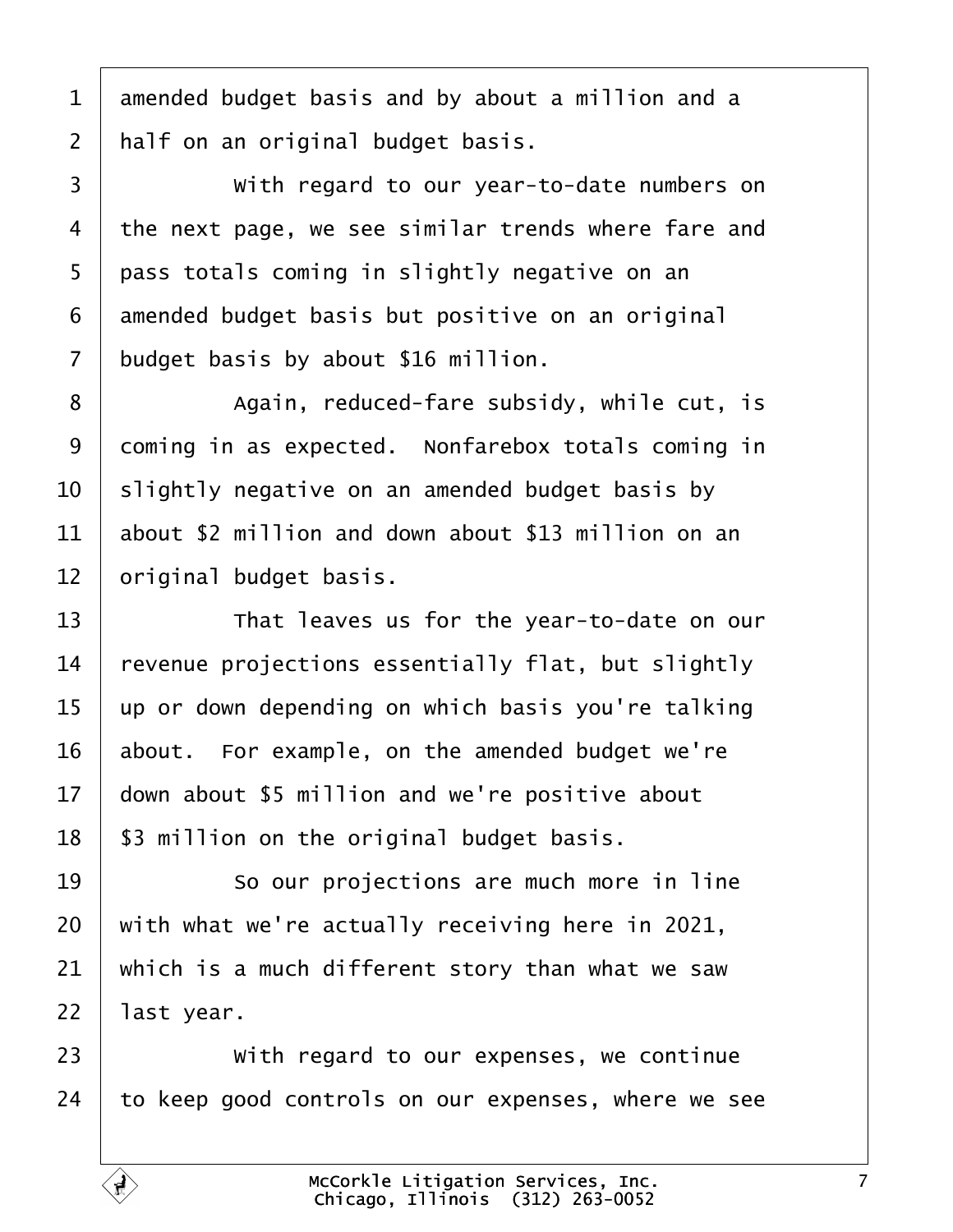<span id="page-7-0"></span> | labor coming in positive by about a million and a  $\mid$  half. Material is essentially flat but lightly down by about \$200,000.

**Fuel and power continue to be strong** 5 performers for us. Injuries and damages and 6 security service services, essentially flat or slightly positive. And then other expenses continue to be positive by about three and a half 9 | million dollars on the amended budget basis and by  $10<sup>1</sup>$  about two and a half million dollars on the original budget.

  $\parallel$  **That leaves us for the month positive by**  $\vert$  about \$6.6 million on the amended budget and a | little under \$6 million on the original budget. If  $\vert$  you couple this with our revenues, that leaves us | for the month of August positive by about  $17 \mid 6.4$  million on the amended budget and positive by | about \$4.6 million on the original budget.

**With regard to our year-to-date numbers**, vou know, dropping to the bottom line here on expenses, we've accrued about \$34 million of | positive variance on our expenses per the amended budget and about \$44 million of positive variance on the original budget. Again, when you couple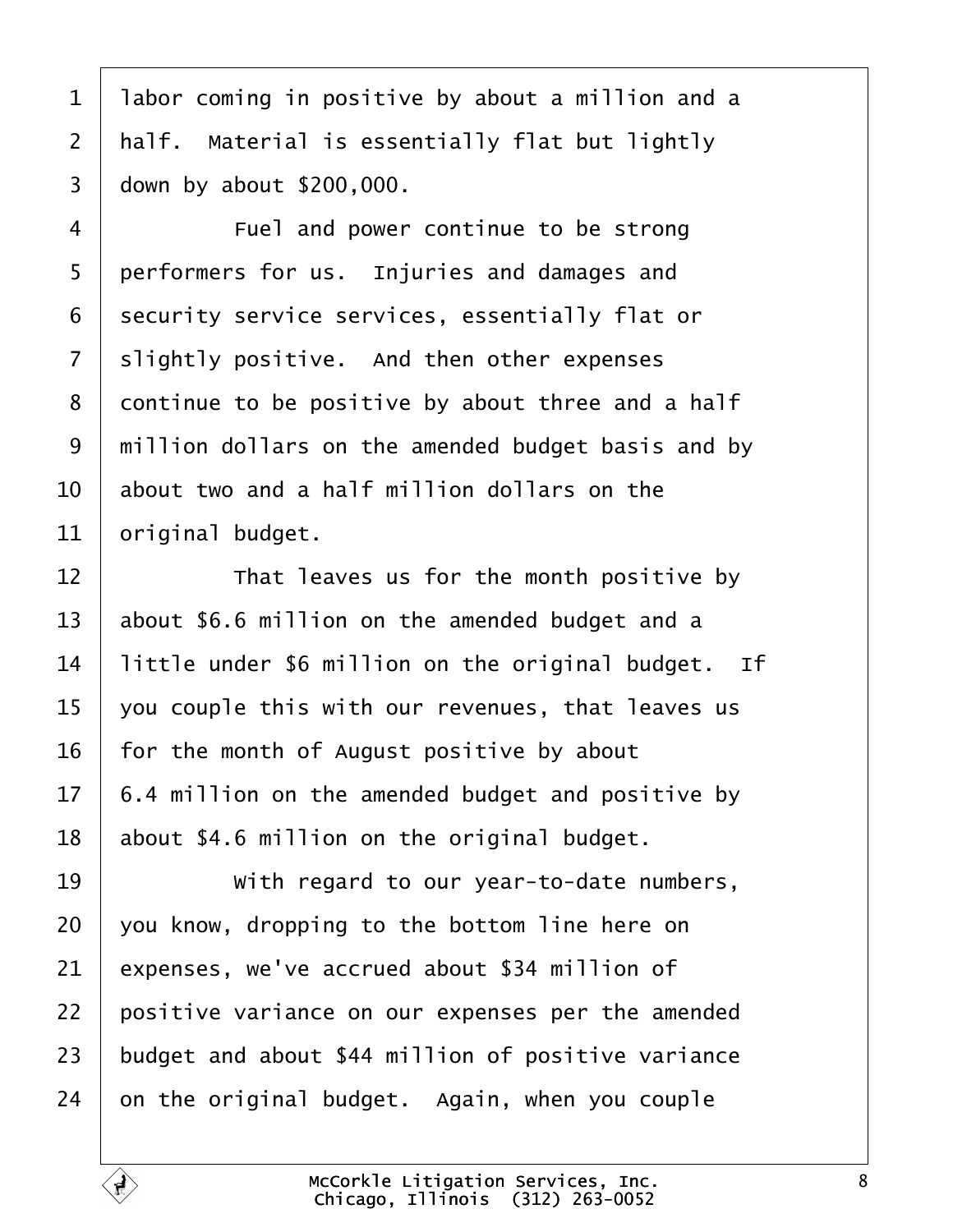<span id="page-8-0"></span> this with our returns on revenues, we see positive 2 variance on the amended budget by about \$29 million and by about \$47 million versus the original  $4 \mid$  budget.

**c** 6 **0**  $\blacksquare$  The next page, we talked about our public funding and how that continues to come in very positive as well. We see here for the various 8 | lines where we have sales tax coming in positive by 9 about 13 or \$14 million based on the different, you 10 | know, budgets.

**PTF** coming in about seven to \$9 million  $\vert$  positive. Real estate transfer tax coming in slightly positive on an amended budget basis. PTF  $\vert$  on RHETT and ICE funding coming in positive, which | leaves us for the month positive by about | \$22 million on an amended budget basis and positive by about 24 and a half million dollars on an | original budget basis.

**I I I** This follows the form of what we've seen vear-to-date and, again, dropping to the bottom | line here, we see about \$129 million of positive  $\mid$  variance on the amended budget and about | \$144 million of positive variance on the original budget.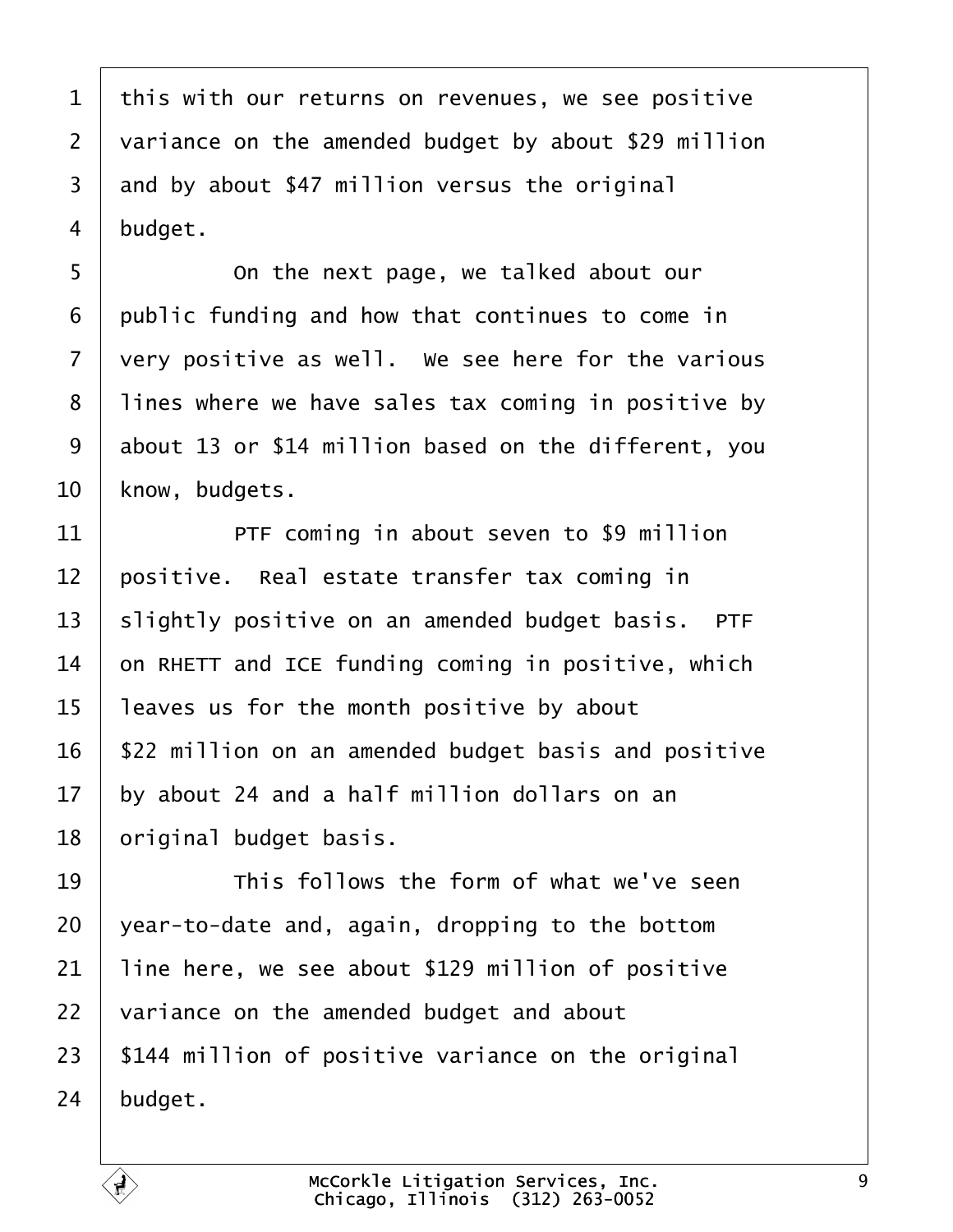<span id="page-9-0"></span>1 Again, this is, you know, a good story | line for the next page, where we talk about the draws of Federal relief funding.

4 You may notice that this page has changed 5 | from prior iterations. We've now added in not just the CARES funds which we've been talking about, but also the second tranche of funding that we've 8 | received called CRRSAA and then the third tranche  $\vert$  of funding that we're finalizing discussions with  $\parallel$  RTA regarding the allocation thereof, which is the ARP funding.

**So the CARES funding, as we've talked**  $\vert$  about over the last year or so, we've been drawing that down based on our needs, based on how public | funding is coming in as well as our system-generated revenues and expenses and we've  $\parallel$  drawn down a little over 91 percent of that total 18 | allocation of \$817 million. So we have about | \$70 million remaining to draw down through the rest of the year, as well as a CRRSAA funding that's available for any balance left over for 2021. But we expect to carry over CRRSAA funding into 2022 as | well as ARP funding that will be available for any  $\vert$  needs in 2022 as well as we talk about that budget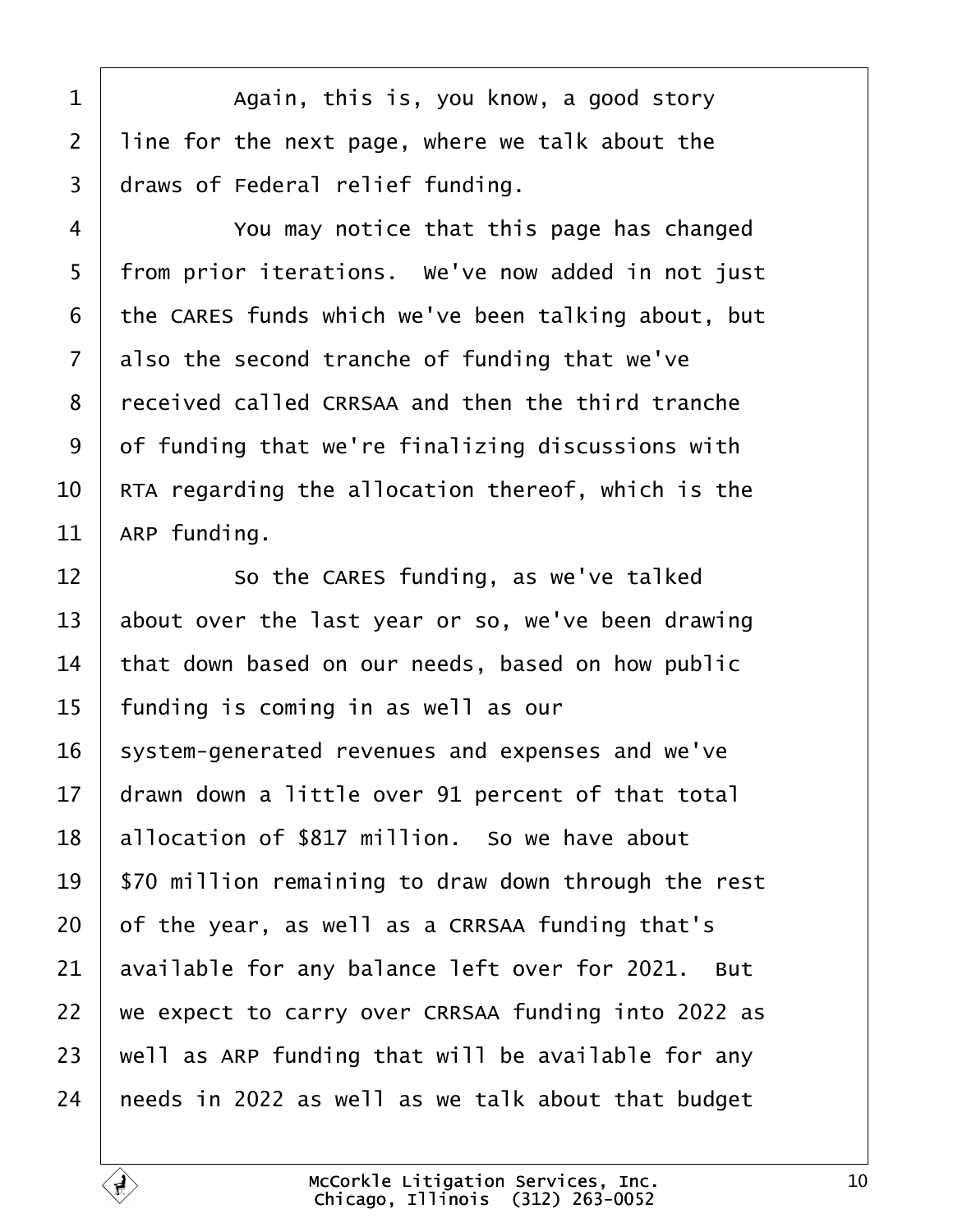<span id="page-10-0"></span>next month.

**With regard to the three commodities we**  purchase, fuel, power, and natural gas, we did 4 | successfully conclude the RFP process for fuel. 5 Due to, you know, recent increases in fuel prices, we have set steady on not purchasing any additional | fuel at this time for 2023, four, and five. We 8 continue to monitor the market on a daily basis to 9 | assess, you know, opportunistic buving  $\vert$  opportunities as they avail themselves. But there has been a lot of turmoil in that market recently, 12 Further exacerbated by OPEC's decision not to pump  $\parallel$  more gas for the month. But we'll continue to assess that as those decisions may change here in the near future. Power and natural gas, we remain 16 | locked in for the foreseeable future, but we'll obviously look for continued opportunistic buying | opportunities there as well.

19 That concludes my prepared remarks, but | I'm glad to answer any questions with regard to the | August numbers or year-to-date numbers.

22 CHAIRPERSON SILVA: So what we have in cash right now, okay, will take us all next year through?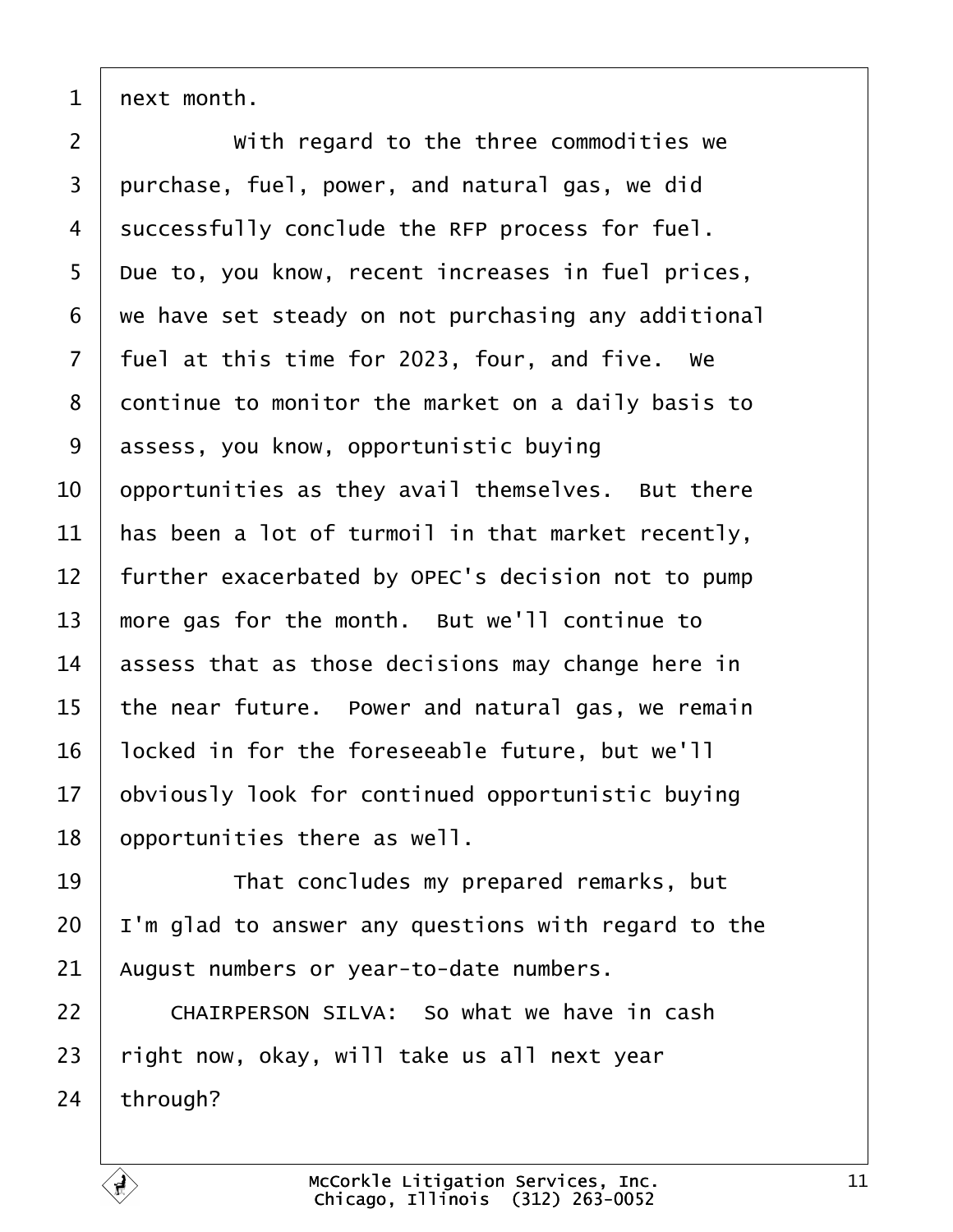<span id="page-11-0"></span>1 | JEREMY FINE: Yeah. So the Federal funding has  $2$   $\vdash$  been a critical lifeline for us and transit  $3$  agencies across the country. The CARES funds that  $4$   $\vert$  we have been allocated as well as the CRRSAA funds 5 | that we've been allocated will carry us through the  $6$  remaining portion of 2021 and into 2022. 7 CHAIRPERSON SILVA: Okay. Thank you. 8 | SECRETARY LONGHINI: Thank you, Chairman. 9 | Chairman, before we proceed to the other questions,  $10$   $\vert$  let me state for the record, which I forgot, that  $11$  President Dorval Carter and General Counsel Karen  $12$  | Seimetz are also participating in this meeting and 13  $\vert$  they are also located in our headquarters building  $14 \mid$  on Lake Street. 15 **bilary Director Barclay, do you have any** 16 | questions for Jeremy? 17 DIRECTOR BARCLAY: I have no questions. Thank  $18$  | you. 19 SECRETARY LONGHINI: Director Irvine? 20 **DIRECTOR IRVINE:** I have no questions. Thank  $21$  vou. 22 SECRETARY LONGHINI: Director Miller. 23 DIRECTOR MILLER: No questions.

24 SECRETARY LONGHINI: Director Jakes.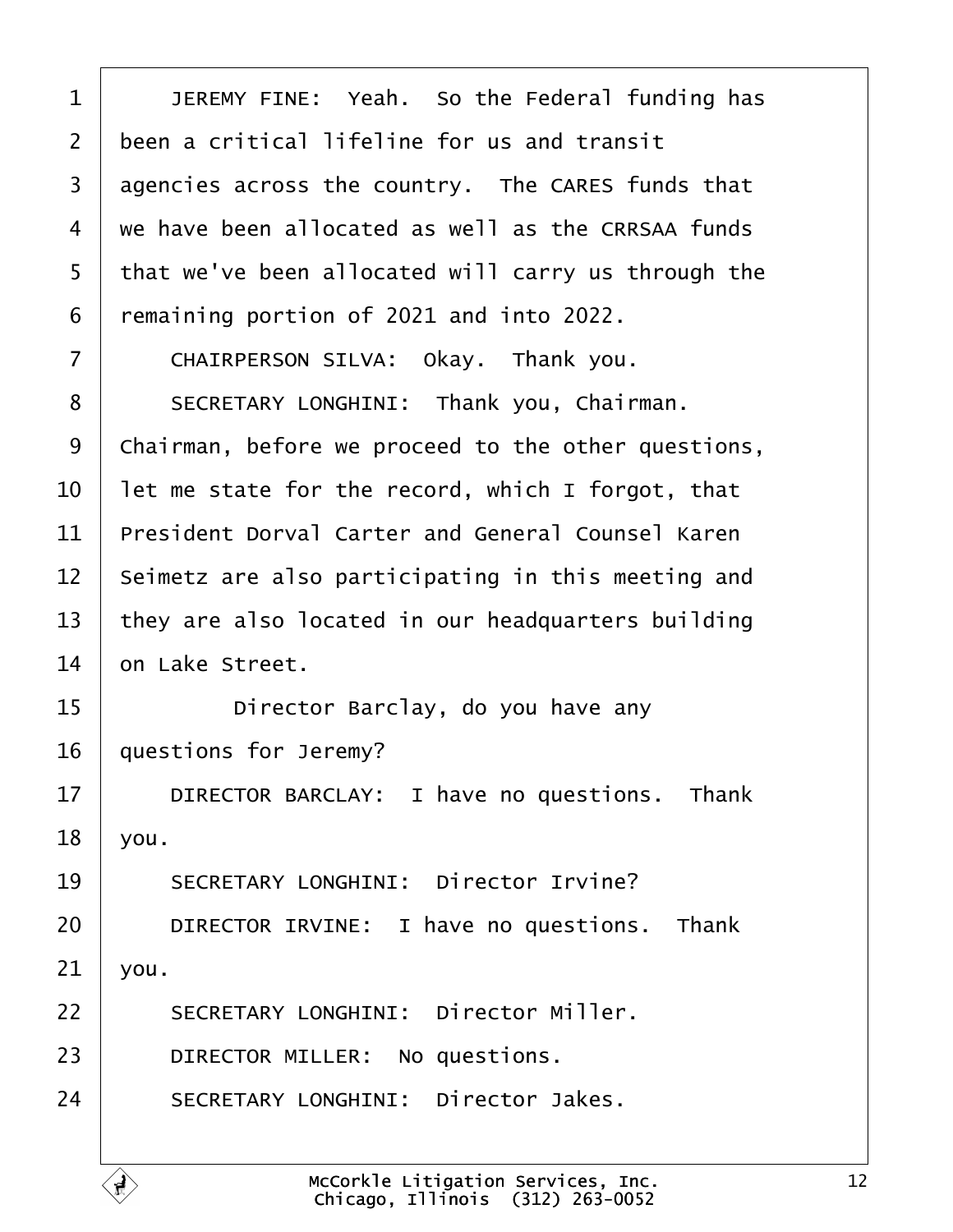<span id="page-12-0"></span>

| $\mathbf{1}$   | DIRECTOR JAKES: No questions.                       |
|----------------|-----------------------------------------------------|
| $\overline{2}$ | SECRETARY LONGHINI: All right.                      |
| 3              | Chairman Silva, no further questions. We may move   |
| $\overline{4}$ | on to Number 4.                                     |
| 5              | CHAIRPERSON SILVA: Our next order of business       |
| 6              | is the review of an ordinance authorizing the       |
| $\overline{7}$ | purchase of cyber security insurance coverage       |
| 8              | policy year November 1st, 2021 through              |
| 9              | October 31st, 2022. Steve Wood. Good morning,       |
| 10             | Steve.                                              |
| 11             | STEVE WOOD: Good morning. Steve Wood with the       |
| 12             | CTA Law Department. We are coming before the Board  |
| 13             | on the renewal of our cyber insurance policy. This  |
| 14             | is an annual policy that we've had now for three    |
| 15             | years and it is renewed annually with the term of   |
| 16             | this policy being November 1, 2021 to October 31,   |
| 17             | 2022.                                               |
| 18             | Our insurance broker, Alliant/Mesirow and           |
| 19             | our DBE Paradigm marketed this new coverage to the  |
| 20             | insurance market, but due to unprecedented upheaval |
| 21             | in this cyber insurance security mark, only one     |
| 22             | insurance company bid for our policy and that was   |
| 23             | our incumbent insurer Beazely. We recommend         |
| 24             | proceeding with the incumbent insurer, but the      |

É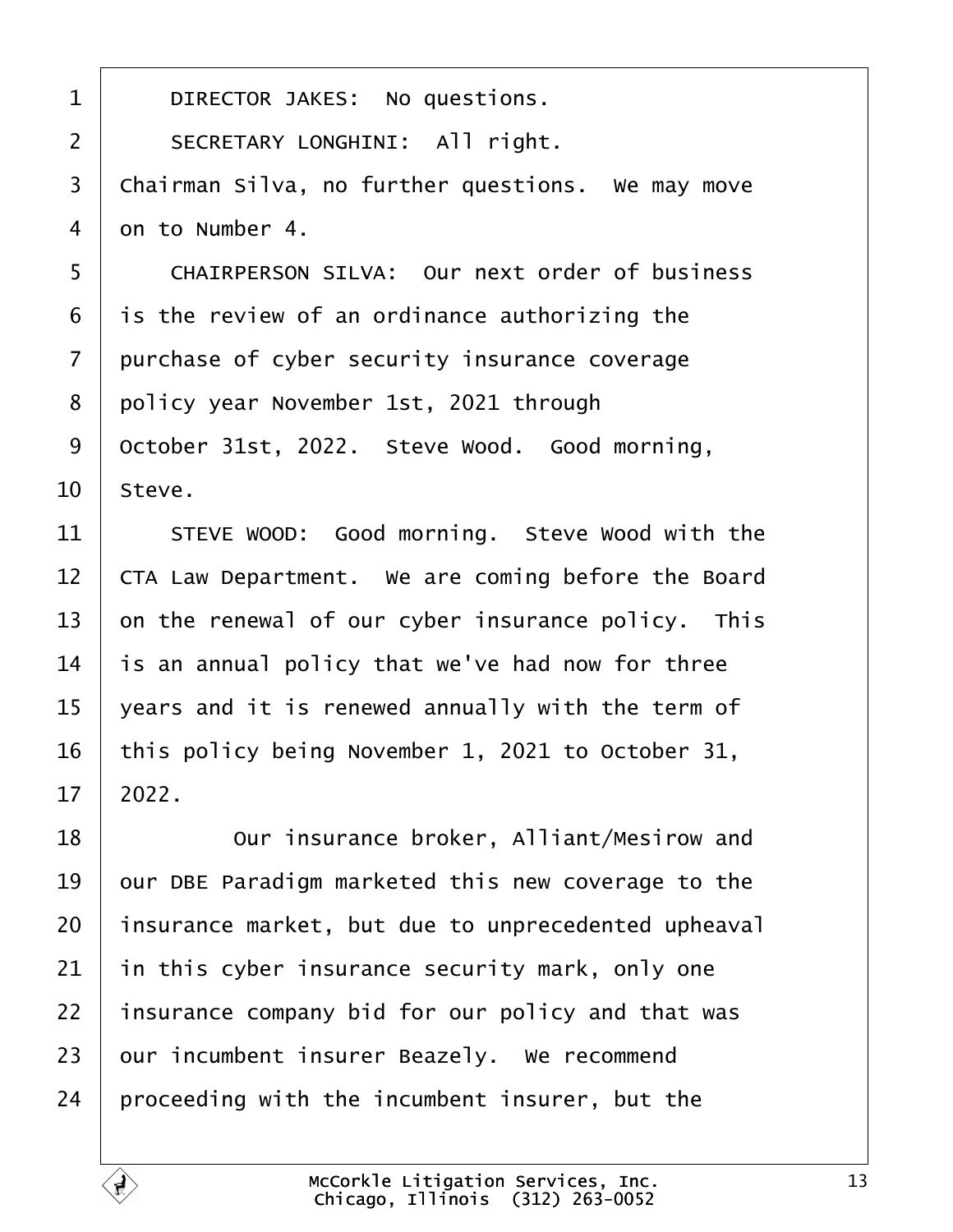<span id="page-13-0"></span>policy will have a number of important changes.

**I** The policy provides a coverage limit of  $3 \mid$  \$2 million down from 5 million and our deductible is increasing from 250,000 to 1 million. The 5 proposed insurance premium including taxes is approximately \$108,754, which is an increase of approximately 23.5 percent from last year's 8 | premium.

9 | Although very different from the expiring  $\vert$  policy, this insurance policy continues to provide a number of protections for the CTA related to 12 cyber breaches or intrusions of the CTA's computers  $\parallel$  and network. It will cover damages for the CTA -- to the CTA resulting from the release of 15 | confidential personal information, expenses incurred in notifying affected employees or 17 | customers of such a breach, attorneys' defense costs in any related litigation or regulatory | matter and in addition and perhaps most | importantly, it provides coverage for hiring  $\vert$  forensic experts and computer consultants to determine the severity and root cause of any intrusions. Again, we recommend proceeding with  $\vert$  the incumbent insured and I'm happy to answer any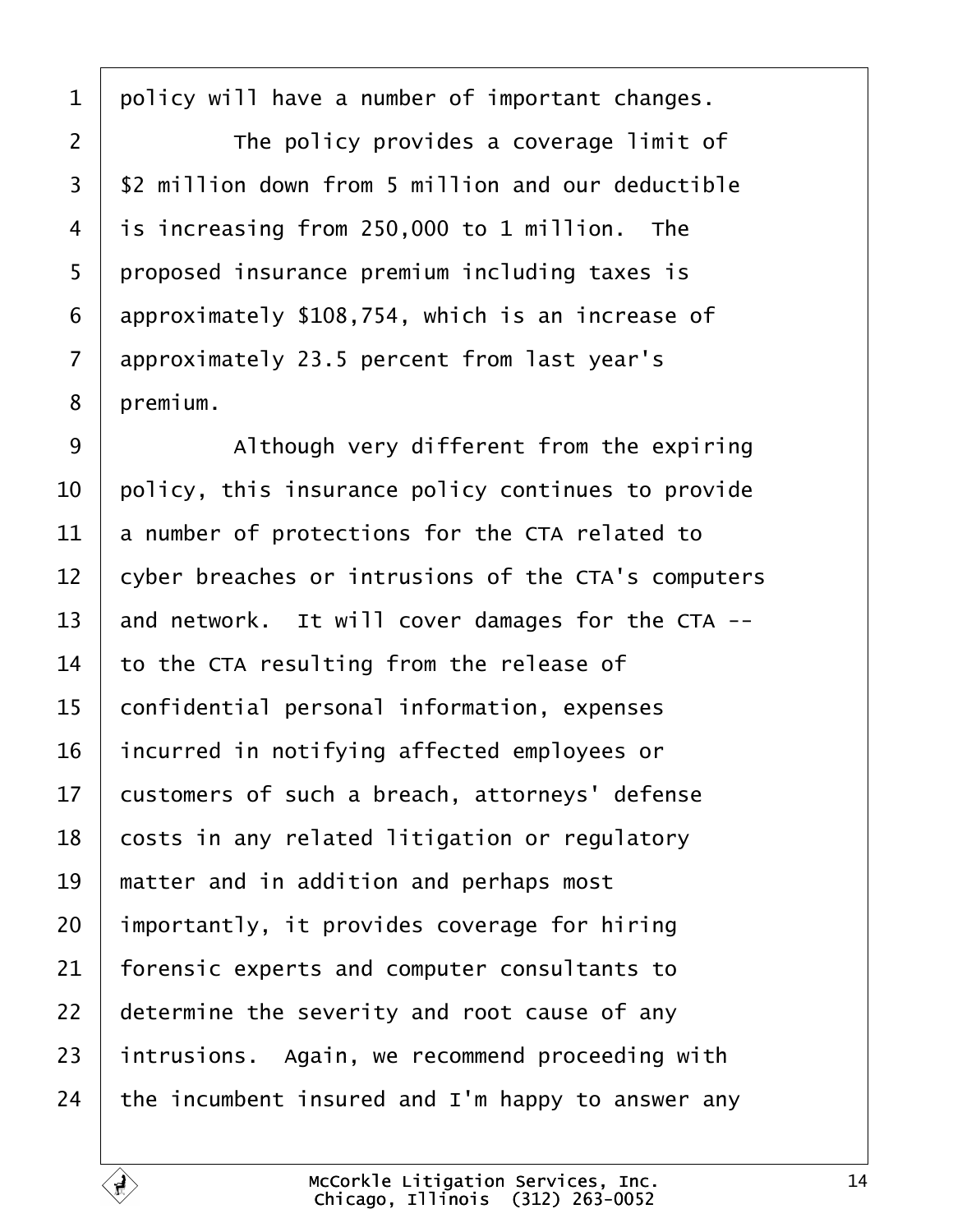<span id="page-14-0"></span> $1 |$  questions.

2 | CHAIRPERSON SILVA: Have we worked with them  $3$  before?

 | STEVE WOOD: Yes. They are the  $-$  yes. They 5 are the insurance carrier that has been on all three of our policies. They have been very  $\vert$  responsive and very helpful whenever we needed to | have interactions with them.

9 | CHAIRPERSON SILVA: So you're comfortable with  $10$  | this.

11 | STEVE WOOD: Very much so. Yes.

12 SECRETARY LONGHINI: Chairman Barclay, any  $13$  | questions -- Director Barclay?

14 DIRECTOR BARCLAY: Yes. Steve, where do you  $15$  see this going in the future? It seems like a huge  $16$  | jump. I know everybody is dealing with it, but 17 | where do -- where do -- how do we assess this going  $18$  | forward?

19 STEVE WOOD: That might be a question more for our IT folks who are on the line, but my understanding is the Federal Government is now 22 becoming very heavily involved in cyber security in | hardening our systems to external attack and the further down the road we get with protecting our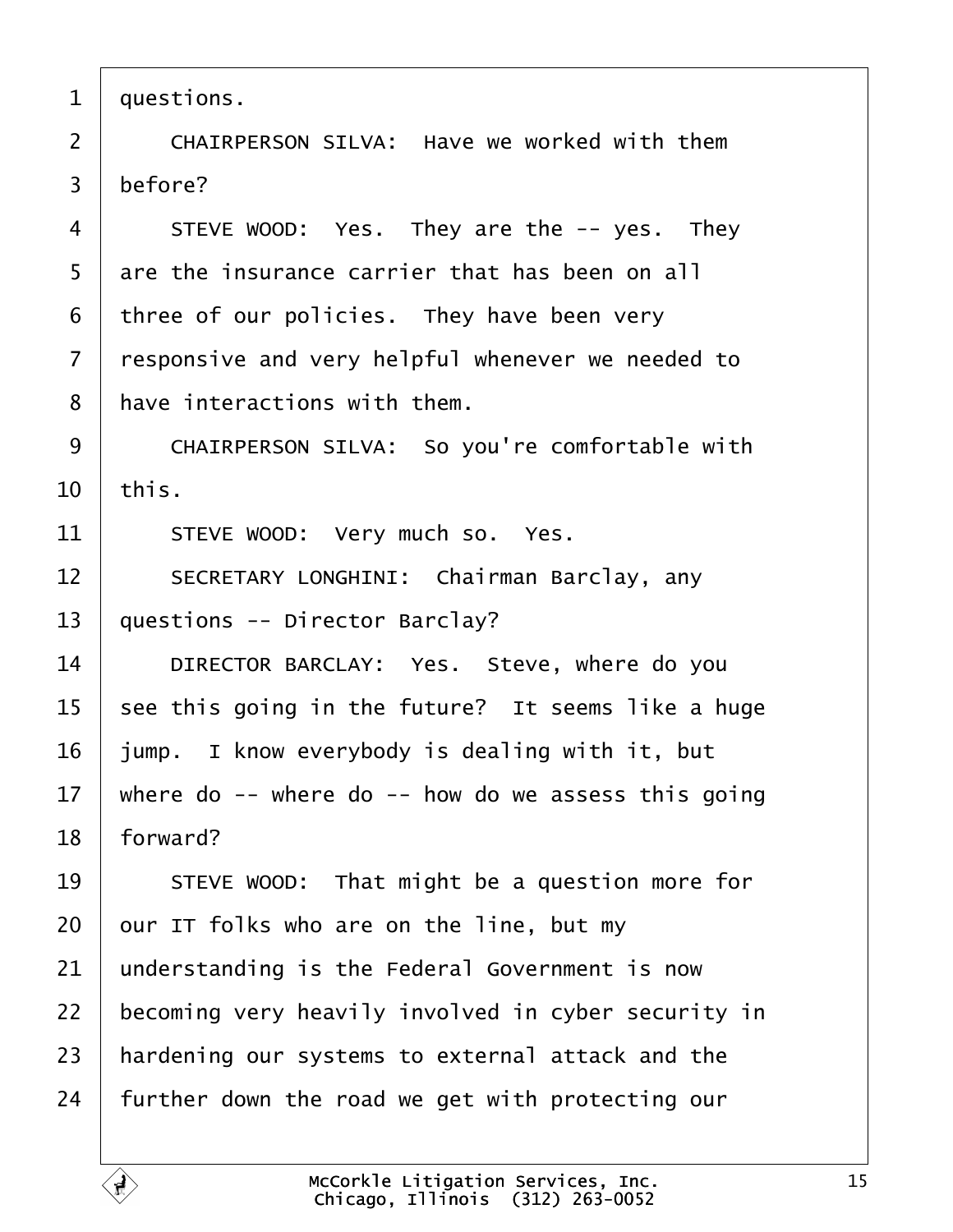<span id="page-15-0"></span>1 systems and having solid cyber security on our 2 | systems, the fewer intrusions, the fewer insurance 3 claims and I think the insurance industry then will 4 come back around and start offering better coverage 5 and better prices.

**DIRECTOR BARCLAY:** Is there anything we can be  $\vert$  doing now, our IT people can be doing right now to | help?

9 CAROLINE GALLAGHER: This is Caroline  $\mid$  Gallagher, Chief of Strategy Data and Technology.  $\parallel$  We have a very comprehensive program in place for  $\vert$  cyber security that covers risk management as well  $\vert$  as many different areas on the technical side and  $\vert$  we also have many protections in place. We 15 continually improve that program, consult with our peer transit agencies both nationally as well as our peers here in Chicago to make sure that we are | abreast of all the requirements, changes, and  $\vert$  issues that are taking place. So we are very on top of the cyber security protections and what is | happening, you know, in that area.

**DIRECTOR BARCLAY:** Thank you.

23 SECRETARY LONGHINI: Thank you.

**Director Irvine, any questions?**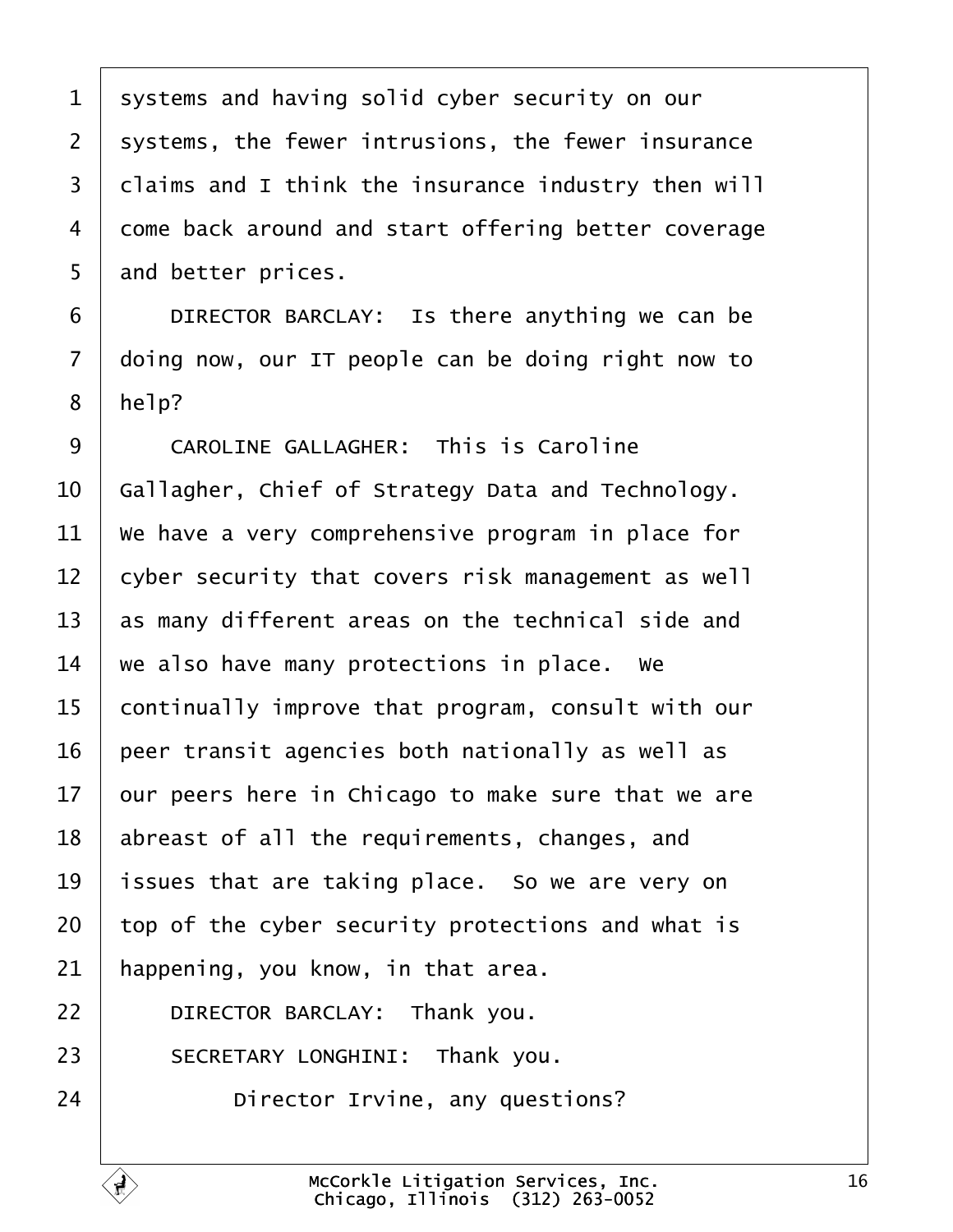<span id="page-16-0"></span>

| $\mathbf 1$    | DIRECTOR IRVINE: I don't have any questions.      |
|----------------|---------------------------------------------------|
| $\overline{2}$ | Thanks.                                           |
| 3              | SECRETARY LONGHINI: Director Miller.              |
| 4              | DIRECTOR MILLER: No questions.                    |
| 5              | SECRETARY LONGHINI: Director Jakes.               |
| 6              | DIRECTOR JAKES: No questions.                     |
| $\overline{7}$ | SECRETARY LONGHINI: All right.                    |
| 8              | Chairman Silva, we're finished with questions for |
| 9              | Agenda Item Number 4.                             |
| 10             | CHAIRPERSON SILVA: Our next order of business     |
| 11             | is the $-$                                        |
| 12             | SECRETARY LONGHINI: Chairman, we need to get      |
| 13             | this on the omnibus.                              |
| 14             | CHAIRPERSON SILVA: Since there are no further     |
| 15             | questions, may I have leave to place this item on |
| 16             | the omnibus for board approval?                   |
| 17             | DIRECTOR IRVINE: So moved.                        |
| 18             | DIRECTOR MILLER: Second.                          |
| 19             | SECRETARY LONGHINI: Moved by Director Irvine      |
| 20             | and seconded by Director Miller. Chairman, now we |
| 21             | may proceed to Agenda Item Number 5.              |
| 22             | CHAIRPERSON SILVA: Our next order of business     |
| 23             | is the review of an ordinance authorizing the     |
| 24             | purchase of blanket railroad protective liability |
|                |                                                   |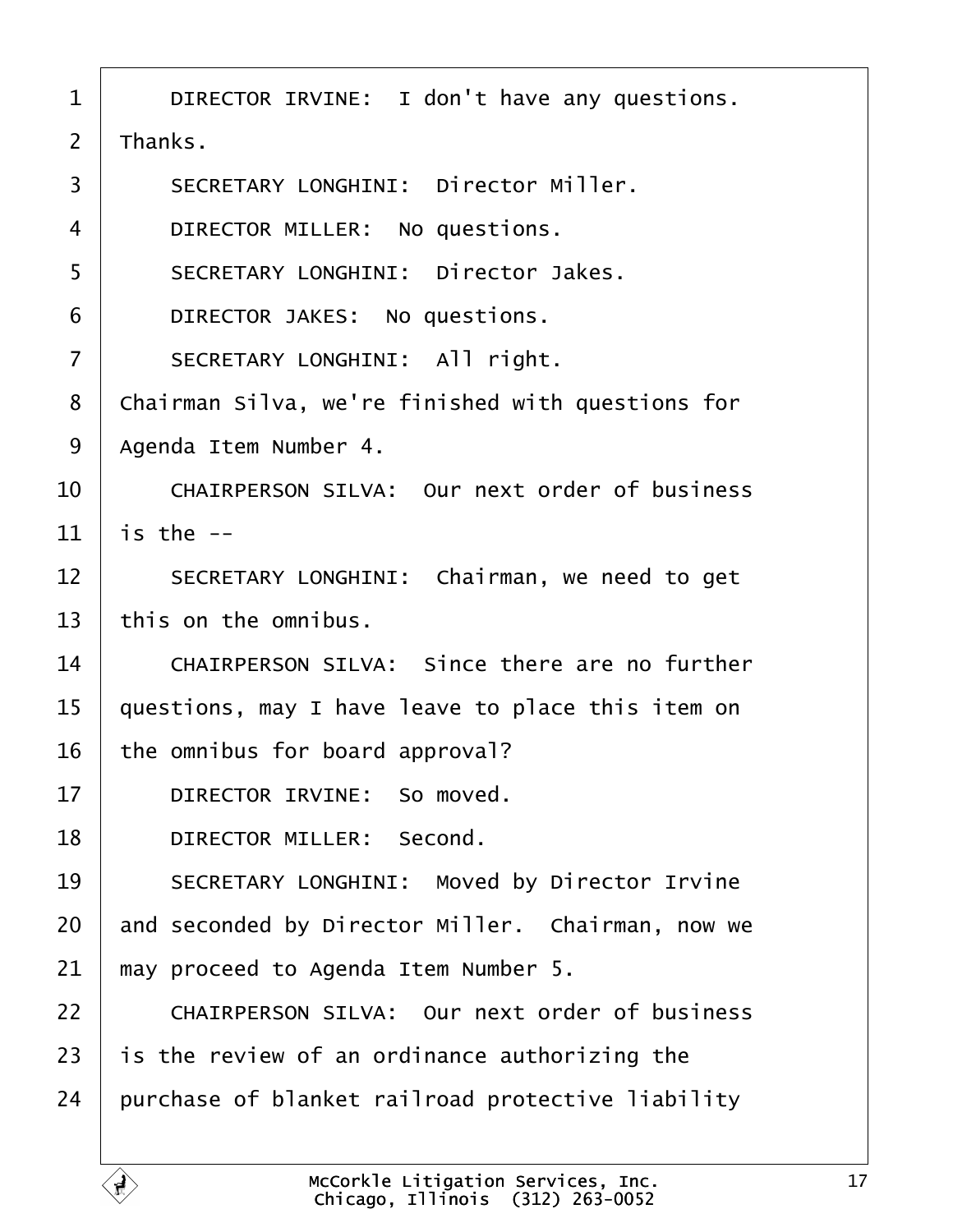<span id="page-17-0"></span>1 | insurance for policy year November 1st, 2021 through October 31st, 2022. Steve.

3 STEVE WOOD: Thank you, Chairman. We are 4 coming before the Board for approval of our blanket | railroad protective insurance policy. This is an annual policy that the CTA has had in place now for | 12 years and this ordinance is for the renewal term ·8· ·of November 1, 2021 to October 31, 2022.

9 | This blanket policy covers all CTA  $\vert$  contractors and certain non-contractors who perform  $\vert$  work within 50 feet of any CTA railroad right of  $\parallel$  way. The CTA enrolls these businesses in our | blanket program and then prorates the cost of the  $\parallel$  insurance across the construction projects that we | have so the CTA is not out-of-pocket for the cost of this insurance.

**Because the CTA purchases this policy with**  | all of our various construction projects at issue, we are able to use our bargaining power in the  $\parallel$  marketplace to secure a much lower rate than individual contractors, individual DBEs, or other 22 | non-contractors can secure, so we obtain a cost about half of what the normal market rate would be.  $\vert$  was there a question, I'm sorry? No?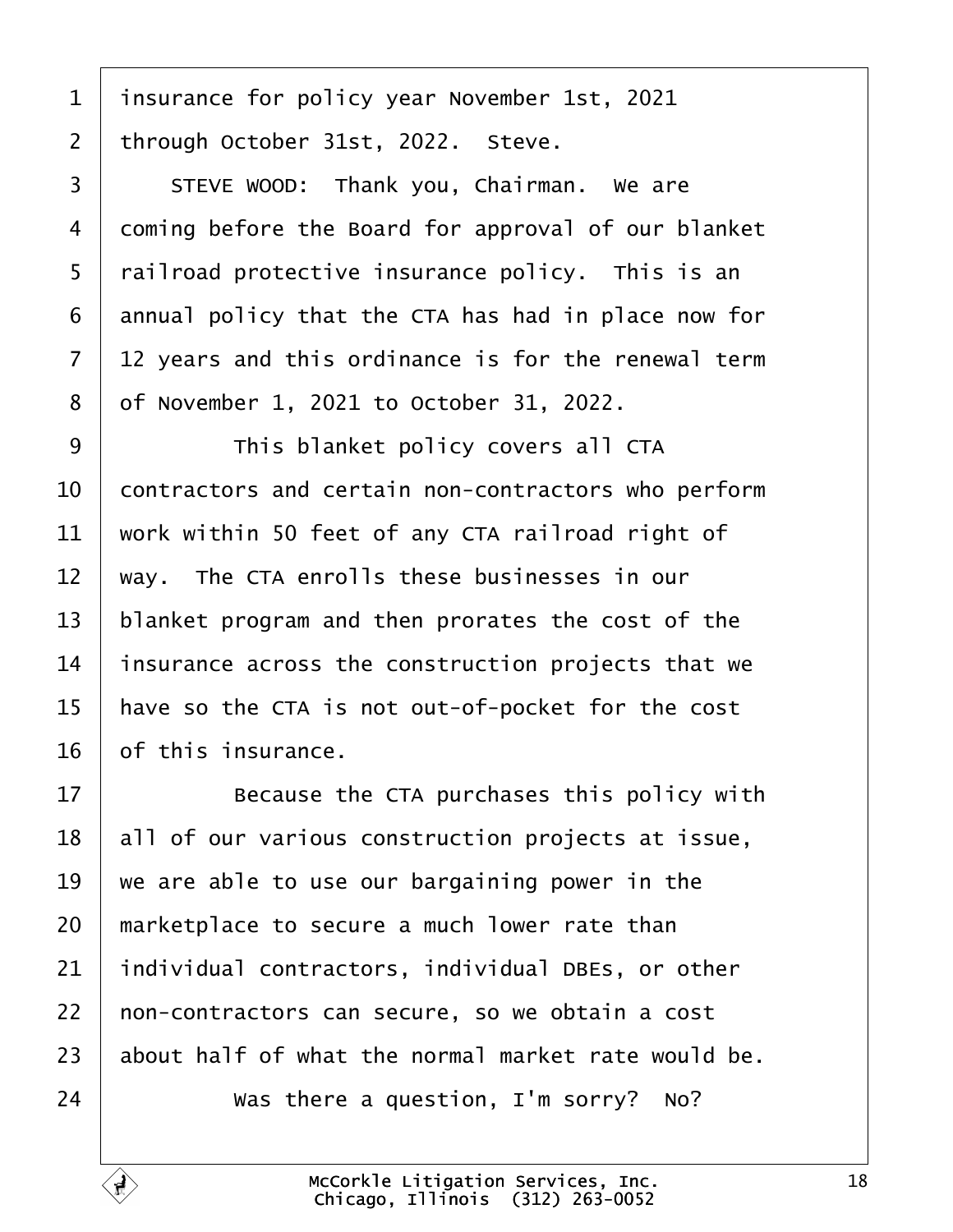<span id="page-18-0"></span>1 | CHAIRPERSON SILVA: We've been very successful  $2 \mid$  with this program, right? 3 STEVE WOOD: We absolutely have. The renewal 4 of this policy through the marketing of Mesirow and 5 | our DBE is with our incumbent, Aspen Specialty  $6$  | Insurance. The rates are going up a penny per 7 | hundred dollars of construction cost, which is how 8 they price these policies. So it's going from 9 26 cents per hundred dollars to 27 cents per  $10$   $\parallel$  hundred dollars and Aspen has provided us with very  $11$  aood custom service and responsiveness, so we are  $12$   $\vert$  recommending this renewal with Aspen for the  $13$  upcoming term. 14 CHAIRPERSON SILVA: Let's keep it up. Good.  $15 \mid$  Good job. 16 SECRETARY LONGHINI: Steve, are you still -- $17$  are you finished? 18 CHAIRPERSON SILVA: I'm finished. 19 SECRETARY LONGHINI: Steve is finished as well? 20 STEVE WOOD: Yes. 21 SECRETARY LONGHINI: Okay. All right. And 22 vou're finished, Chairman Silva. 23 | So, Director Barclay, do you have any  $24$  | questions for Steve?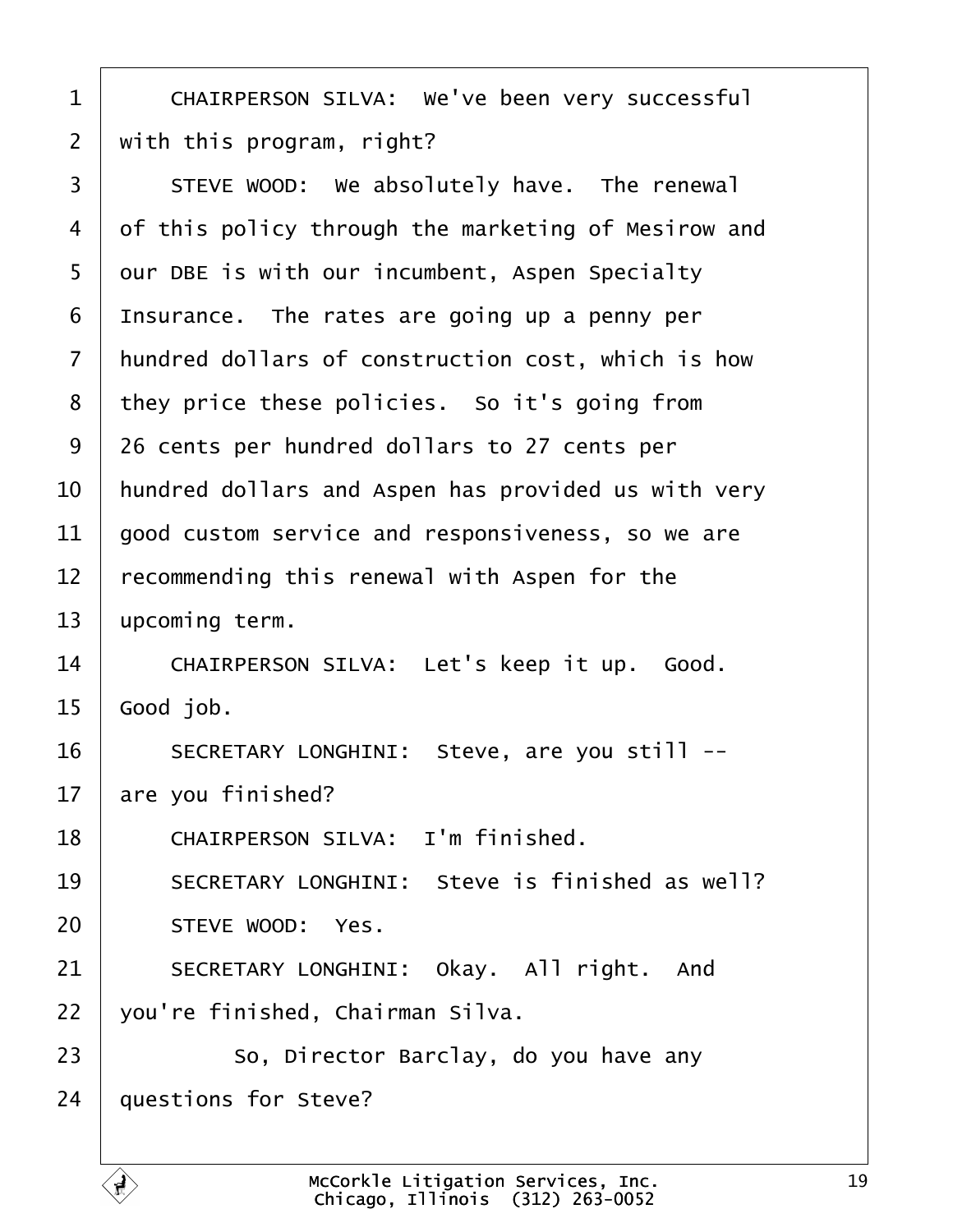<span id="page-19-0"></span>

| $\mathbf 1$    | DIRECTOR BARCLAY: No questions.                   |
|----------------|---------------------------------------------------|
| $\overline{2}$ | SECRETARY LONGHINI: Director Irvine.              |
| $\overline{3}$ | DIRECTOR IRVINE: No questions.                    |
| $\overline{4}$ | SECRETARY LONGHINI: Director Miller.              |
| 5              | DIRECTOR MILLER: No questions.                    |
| 6              | SECRETARY LONGHINI: Director Jakes.               |
| $\overline{7}$ | DIRECTOR JAKES: No questions.                     |
| 8              | SECRETARY LONGHINI: Okay. There's no further      |
| 9              | questions, Chairman Silva.                        |
| 10             | CHAIRPERSON SILVA: Since there are no further     |
| 11             | questions, may I have leave to place this item on |
| 12             | the omnibus for board approval?                   |
| 13             | DIRECTOR IRVINE: So moved.                        |
| 14             | DIRECTOR MILLER: Second.                          |
| 15             | SECRETARY LONGHINI: Moved and seconded by         |
| 16             | Irvine and Miller. So, sir, we can move to the    |
| 17             | contracts now. Let's start with A-1.              |
| 18             | CHAIRPERSON SILVA: Our next order of business     |
| 19             | is Contract Number A-1, a snow removal contract.  |
| 20             | SECRETARY LONGHINI: Any questions,                |
| 21             | Chairman Silva?                                   |
| 22             | CHAIRPERSON SILVA: Is -- are we changing the      |
| 23             | supplier of this contract, Ellen?                 |
| 24             | ELLEN MCCORMACK: No. This is the same             |
|                |                                                   |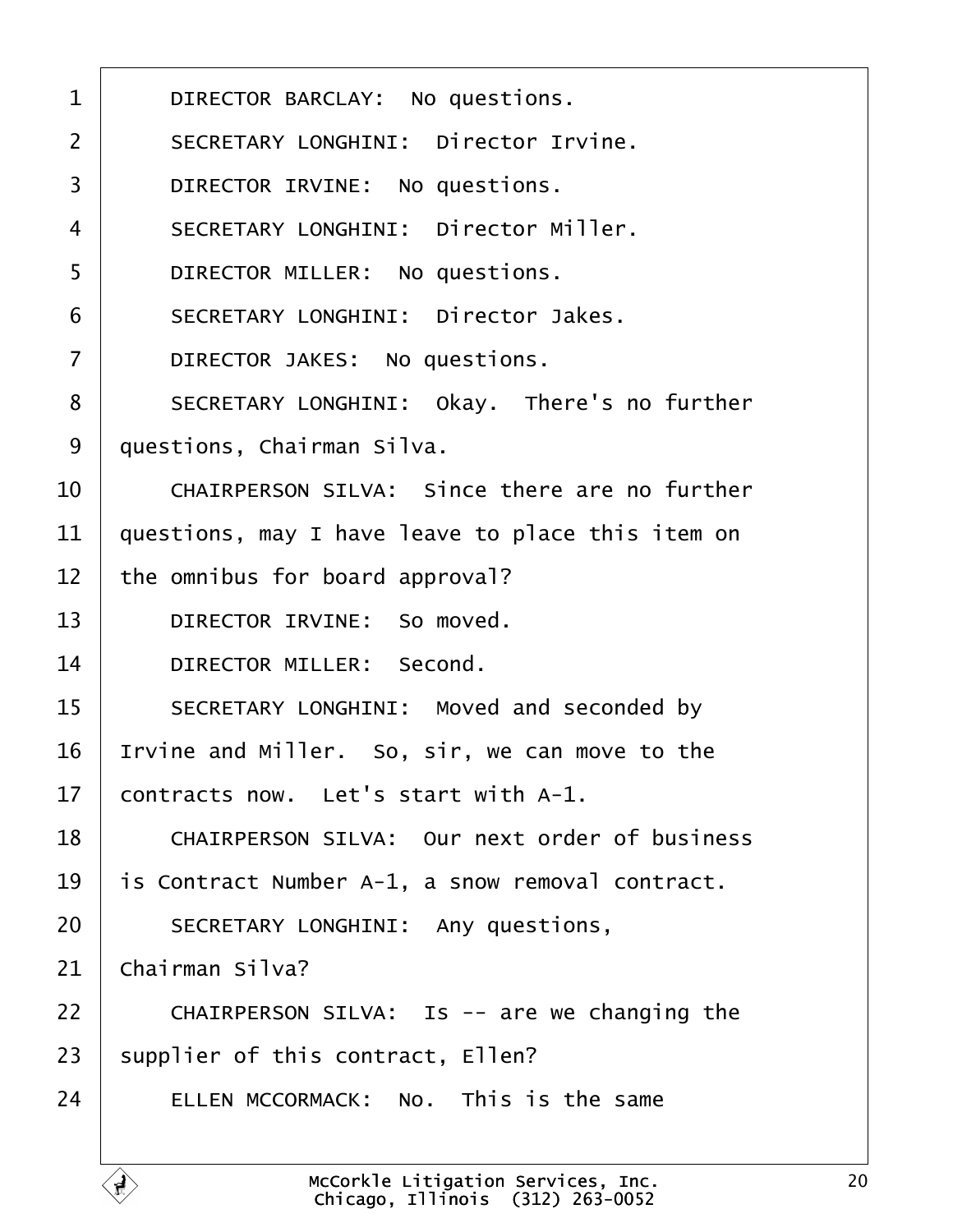<span id="page-20-0"></span>

| $\mathbf{1}$   | supplier that we're currently using. We've been   |
|----------------|---------------------------------------------------|
| $\overline{2}$ | very happy with them over the years and their     |
| 3              | pricing remained essentially flat and, as you'll  |
| 4              | see, they do have a high DBE commitment. They've  |
| 5              | committed to 34.44 percent.                       |
| 6              | CHAIRPERSON SILVA: Very good. Thank you. No,      |
| $\overline{7}$ | I don't have any questions.                       |
| 8              | SECRETARY LONGHINI: Director Barclay.             |
| 9              | DIRECTOR BARCLAY: No questions.                   |
| 10             | SECRETARY LONGHINI: Director Irvine.              |
| 11             | DIRECTOR IRVINE: No questions.                    |
| 12             | SECRETARY LONGHINI: Director Miller.              |
| 13             | DIRECTOR MILLER: No questions.                    |
| 14             | SECRETARY LONGHINI: Director Jakes.               |
| 15             | DIRECTOR JAKES: No questions.                     |
| 16             | SECRETARY LONGHINI: All right. Then we're         |
| 17             | finished with A-1. So we can move to contract B,  |
| 18             | as in boy, 1, sir.                                |
| 19             | CHAIRPERSON SILVA: Our next order of business     |
| 20             | is Contract Number B-1, a construction management |
| 21             | contract. I don't have a question.                |
| 22             | SECRETARY LONGHINI: All right. Director           |
| 23             | Barclay.                                          |
| 24             | DIRECTOR BARCLAY: No questions.                   |
|                |                                                   |

E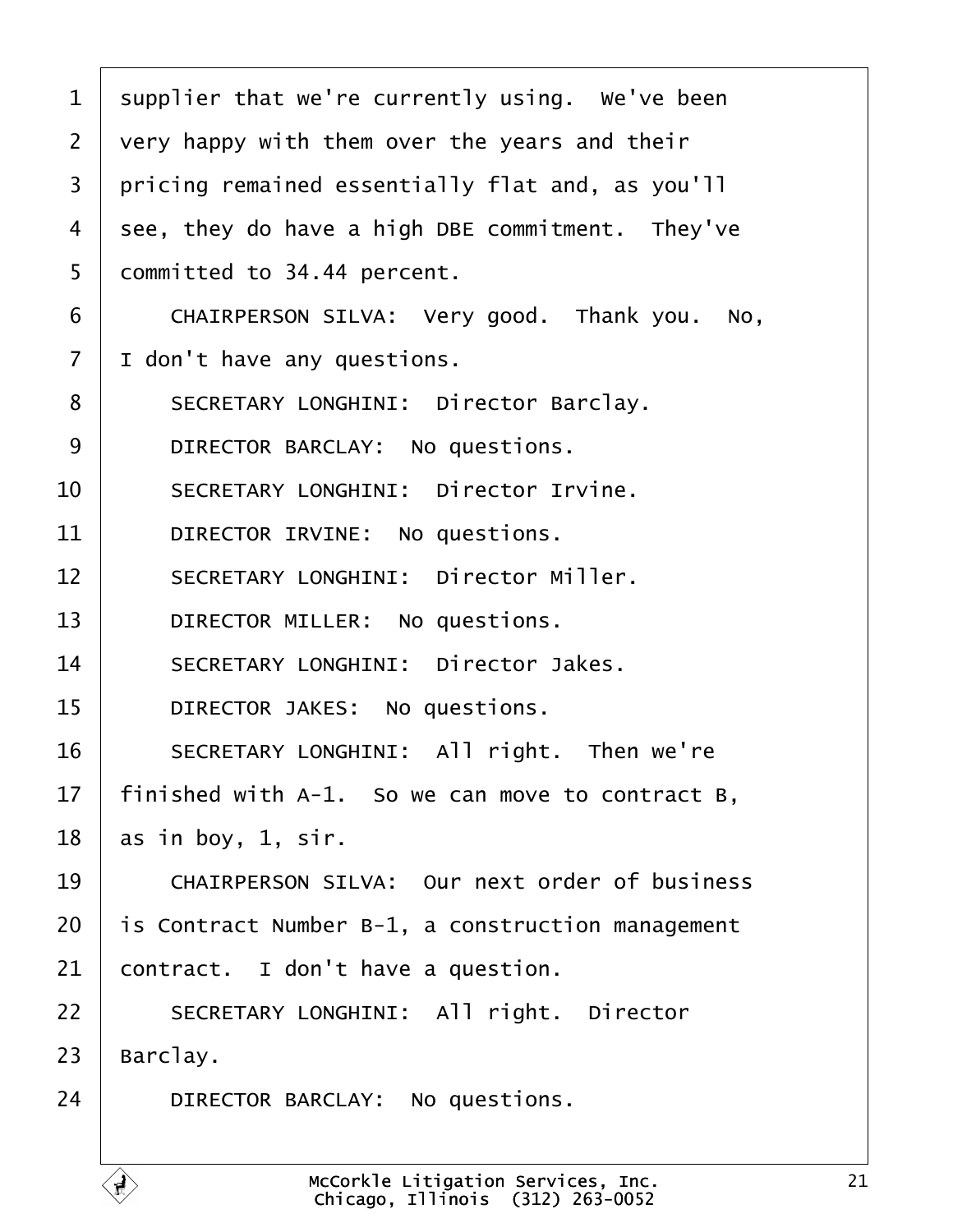<span id="page-21-0"></span>

| SECRETARY LONGHINI: Director Irvine.                |
|-----------------------------------------------------|
| DIRECTOR IRVINE: No questions.                      |
| SECRETARY LONGHINI: Director Miller.                |
| DIRECTOR MILLER: No questions.                      |
| SECRETARY LONGHINI: Director Jakes.                 |
| DIRECTOR JAKES: No questions.                       |
| SECRETARY LONGHINI: Chairman Silva, I just          |
| need about one minute here to do something with the |
| public comment person. One minute, sir.             |
| We're finished with one, so let's move to           |
| G, as in giraffe, 1, sir.                           |
| CHAIRPERSON SILVA: Our next order of business       |
| is Contract Number G-1, an Oracle contract change   |
| order. I don't have any questions at this moment.   |
| SECRETARY LONGHINI: All right. Director             |
| Barclay.                                            |
| DIRECTOR BARCLAY: No questions.                     |
| SECRETARY LONGHINI: Director Irvine.                |
| DIRECTOR IRVINE: No questions.                      |
| SECRETARY LONGHINI: Director Miller.                |
| DIRECTOR MILLER: No questions.                      |
| SECRETARY LONGHINI: Director Jakes.                 |
| DIRECTOR JAKES: No questions.                       |
| SECRETARY LONGHINI: Just give me one second         |
|                                                     |

É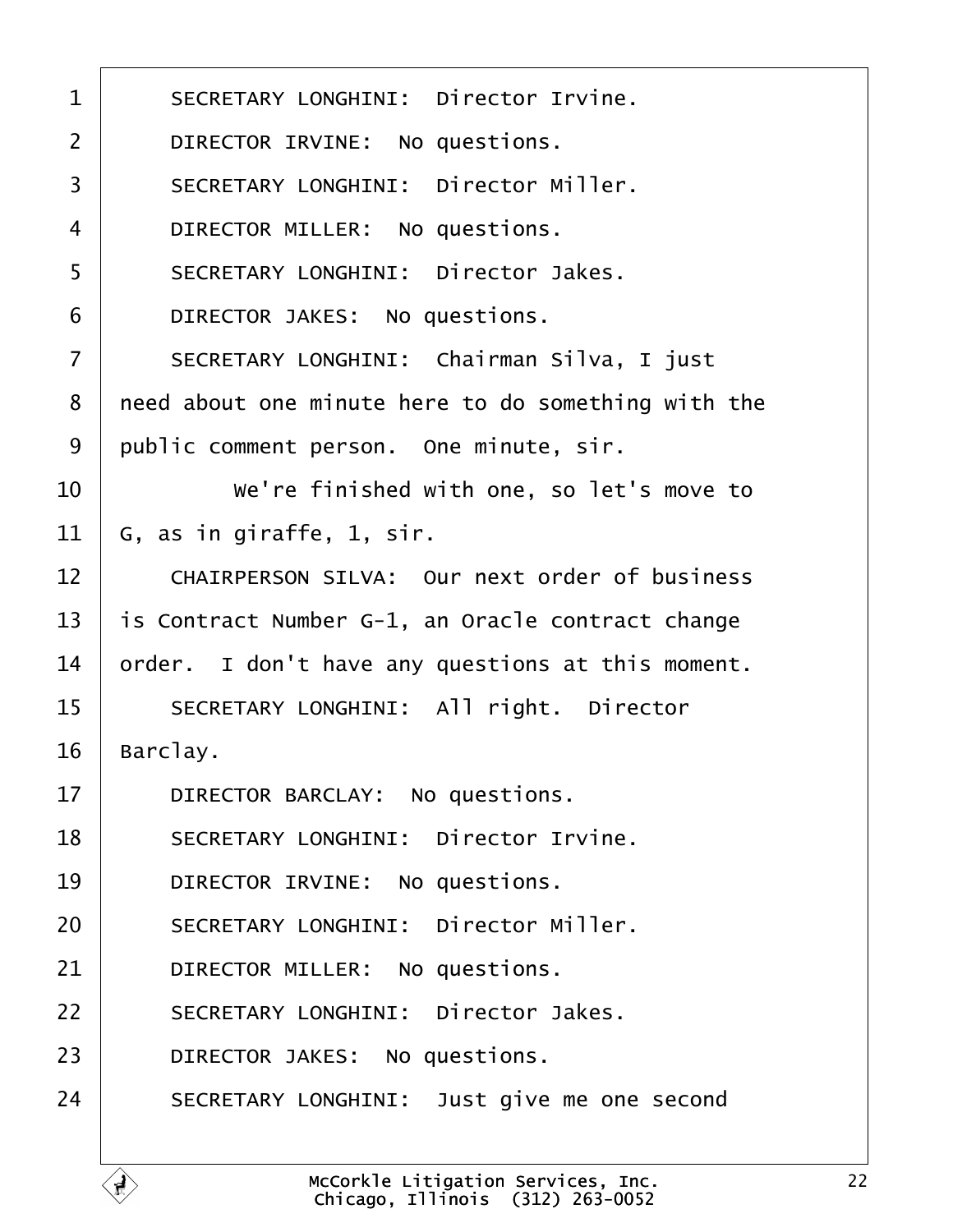<span id="page-22-0"></span>

| $\mathbf{1}$   | again, please.                                      |
|----------------|-----------------------------------------------------|
| $\overline{2}$ | All right. Sorry. Done with that. Then              |
| 3              | we can move on to 6A, sir.                          |
| 4              | CHAIRPERSON SILVA: Since there are no further       |
| 5              | questions on the contract, may I have leave to      |
| 6              | place the three contracts on the omnibus?           |
| $\overline{7}$ | DIRECTOR IRVINE: So moved.                          |
| 8              | DIRECTOR MILLER: Second.                            |
| 9              | SECRETARY LONGHINI: Moved by Irvine, seconded       |
| 10             | by Miller. Sir, we can now move to 6B.              |
| 11             | CHAIRPERSON SILVA: Since there is no further        |
| 12             | business to come before the Committee, may I have a |
| 13             | motion to approve the omnibus and recommend the     |
| 14             | omnibus for board approval?                         |
| 15             | DIRECTOR IRVINE: So moved.                          |
| 16             | DIRECTOR MILLER: Second.                            |
| 17             | SECRETARY LONGHINI: All right. Take a vote on       |
| 18             | the omnibus.                                        |
| 19             | Director Jakes.                                     |
| 20             | DIRECTOR JAKES: Yes.                                |
| 21             | SECRETARY LONGHINI: Director Miller.                |
| 22             | DIRECTOR MILLER: Yes.                               |
| 23             | SECRETARY LONGHINI: Director Irvine.                |
| 24             | DIRECTOR IRVINE: Yes.                               |
|                |                                                     |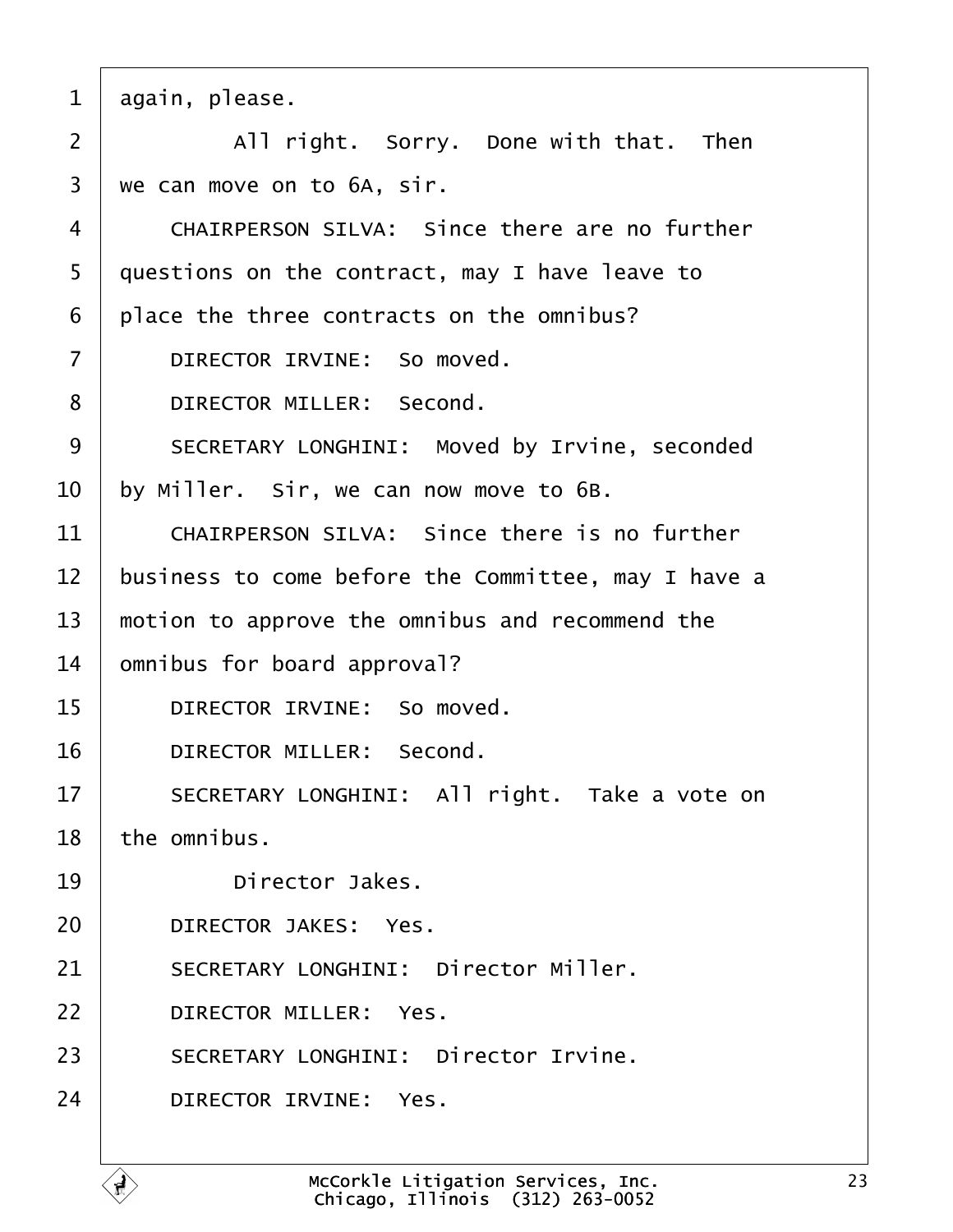<span id="page-23-0"></span>

| $\mathbf 1$    | SECRETARY LONGHINI: Director Barclay.              |
|----------------|----------------------------------------------------|
| $\overline{2}$ | DIRECTOR BARCLAY: Yes.                             |
| 3              | SECRETARY LONGHINI: Chairman Silva.                |
| $\overline{4}$ | CHAIRPERSON SILVA: Yes.                            |
| 5              | SECRETARY LONGHINI: The motion to approve the      |
| 6              | omnibus passes with five yes votes, so we can move |
| $\overline{7}$ | on to the final agenda item, Number 7 I think.     |
| 8              | CHAIRPERSON SILVA: And finally may I have a        |
| 9              | motion to adjourn?                                 |
| 10             | DIRECTOR IRVINE: So moved.                         |
| 11             | DIRECTOR MILLER: Second.                           |
| 12             | SECRETARY LONGHINI: Let's take a vote on the       |
| 13             | motion to adjourn.                                 |
| 14             | Director Jakes.                                    |
| 15             | DIRECTOR JAKES: Yes.                               |
| 16             | SECRETARY LONGHINI: Director Miller.               |
| 17             | DIRECTOR MILLER: Yes.                              |
| 18             | SECRETARY LONGHINI: Director Irvine.               |
| 19             | DIRECTOR IRVINE: Yes.                              |
| 20             | SECRETARY LONGHINI: Director Barclay.              |
| 21             | DIRECTOR BARCLAY: Yes.                             |
| 22             | SECRETARY LONGHINI: Chairman Silva.                |
| 23             | CHAIRPERSON SILVA: Yes.                            |
| 24             | SECRETARY LONGHINI: That motion is approved        |
|                |                                                    |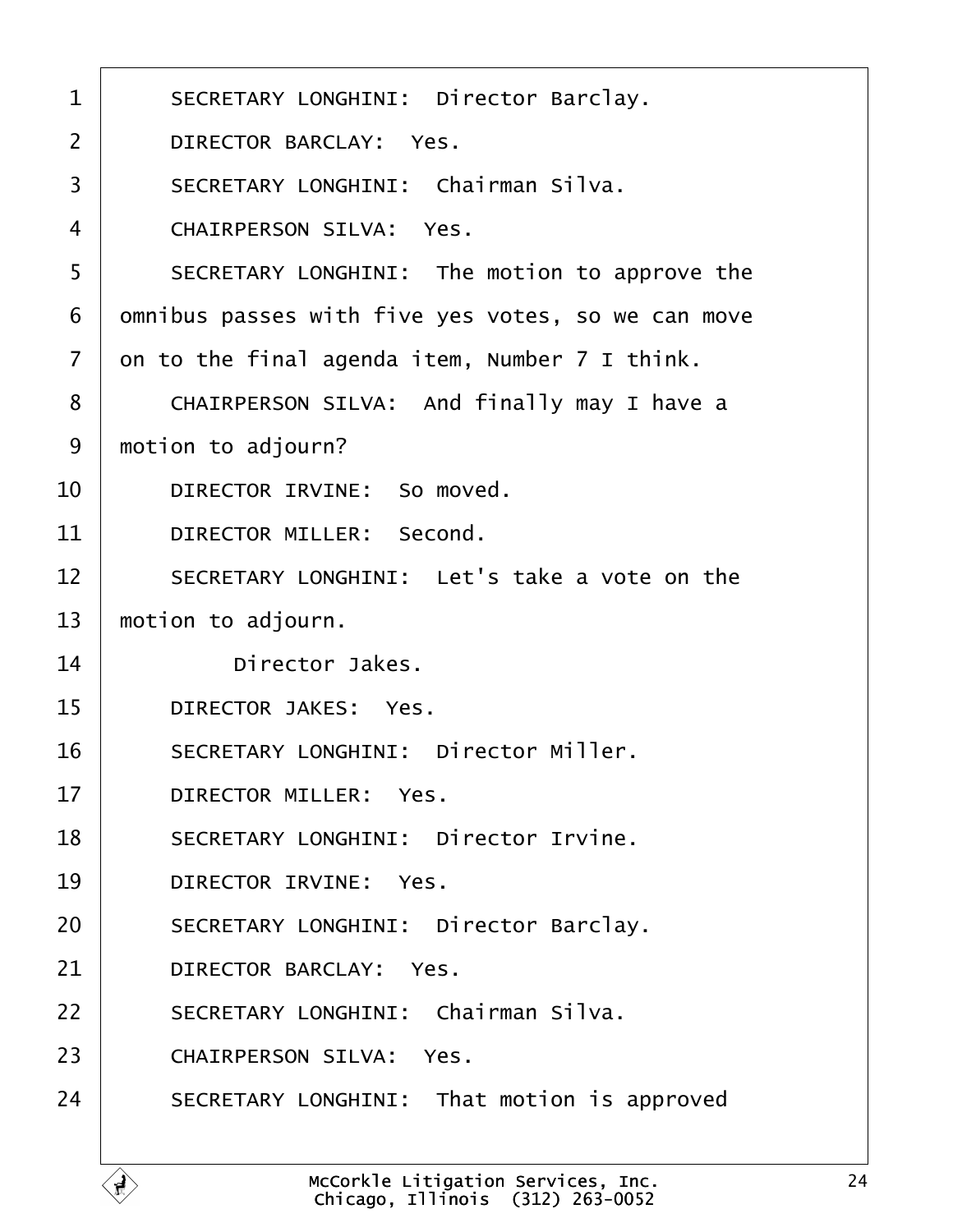<span id="page-24-0"></span>

| $\mathbf{1}$   | with five yes votes. We are adjourned.                                       |
|----------------|------------------------------------------------------------------------------|
| $\overline{2}$ | (which were all the proceedings                                              |
| $\overline{3}$ | had in the above-entitled                                                    |
| $\overline{4}$ | cause.)                                                                      |
| 5              | (Meeting adjourned at                                                        |
| 6              | $9:52 a.m.$ )                                                                |
| $\overline{7}$ |                                                                              |
| $\bf 8$        |                                                                              |
| 9              |                                                                              |
| 10             |                                                                              |
| 11             |                                                                              |
| 12             |                                                                              |
| 13             |                                                                              |
| 14             |                                                                              |
| 15             |                                                                              |
| 16             |                                                                              |
| 17             |                                                                              |
| 18             |                                                                              |
| 19             |                                                                              |
| 20             |                                                                              |
| 21             |                                                                              |
| 22             |                                                                              |
| 23             |                                                                              |
| 24             |                                                                              |
|                |                                                                              |
|                | McCorkle Litigation Services, Inc.<br>Chicago, Illinois (312) 263-0052<br>25 |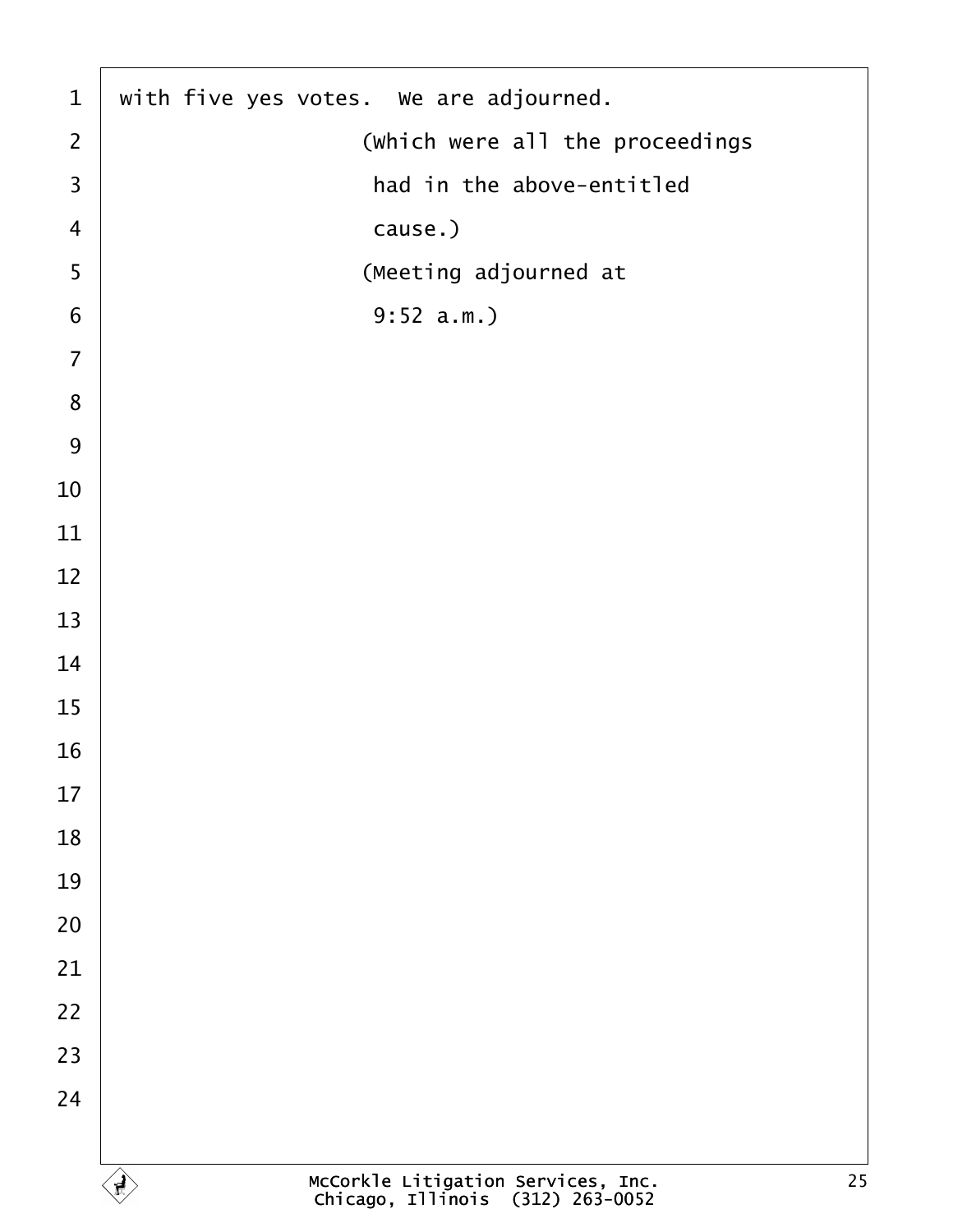1 | STATE OF ILLINOIS ) ·2· · · · · · · · · · · )· SS: 3 COUNTY OF C O O K ) 5 | Tabitha Watson, being first duly sworn, on oath says that she is a court reporter doing business in the State of Illinois and that she 8 | reported in shorthand the proceedings of said

 | meeting and that the foregoing is a true and  $\vert$  correct transcript of her shorthand notes so taken  $\vert$  as aforesaid and contains the proceedings given at said meeting on said date.

FOSSWATOUN  $\overline{\phantom{a}14}$   $\overline{\phantom{a}14}$ 

**If the State of Certified Shorthand Reporter**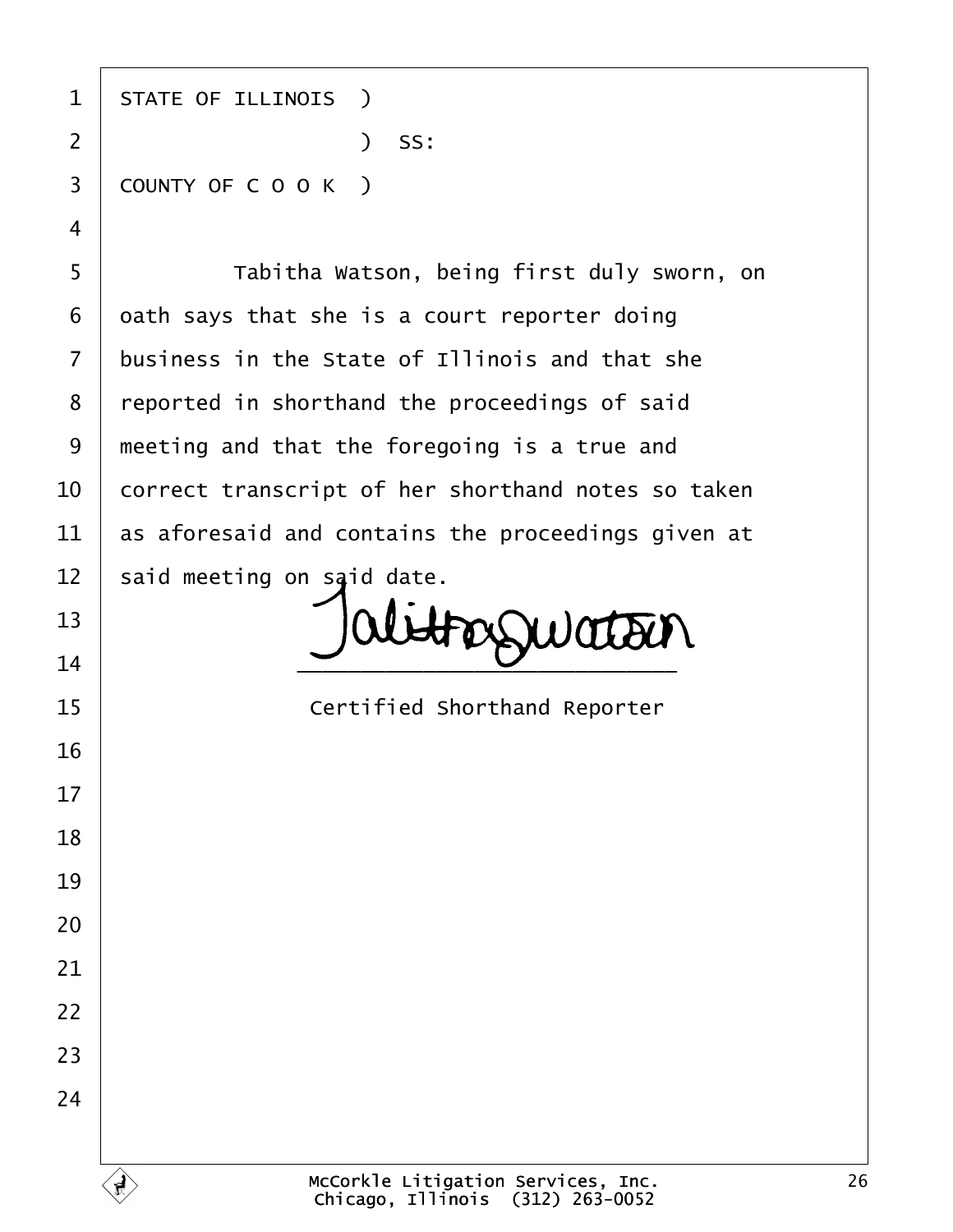250.000  $14:4$ \$ 26 \$108,754  $19.9$  $27$  $14:6$ \$129  $19.9$  $9.21$  $$13$  $7.11$ \$14 3  $9:9$  $5:24$ \$144 30  $9.23$  $3.12$ \$16 31  $13.16$   $18.8$  $7.7$ \$2  $31st$ 7:11 14:3 13:9 18:2 \$200,000 34.44 6:22.24 8:3  $21.5$ \$22  $9:16$ \$29  $9:2$  $\overline{\mathbf{A}}$ \$3 13:4 17:9  $7:18$ \$34  $8:21$ \$4.6 5  $8.18$ 14:3 17:21 \$44 50  $8.23$  $6.1718.11$ \$47  $9:3$ \$5  $7.17$  $6.4$ \$6  $8.17$  $8:14$ 6A \$6.6  $23:3$  $8.13$ 6**B** \$70  $23:10$ 10:19 6th \$817  $3:6$  $10:18$ \$9  $9:11$  $\overline{7}$ 1  $24:7$ 7(e)  $\mathbf{1}$  $3.15$ 13:16 14:4 18:8 700,000 21:18 22:11  $6:21$  $12$  $18:7$ 13  $4.51199$ 900,000  $13<sub>th</sub>$  $6:13$ 3:9,10,23 4:2 91 15  $10:17$  $5:6$  $9.52$  $17<sub>th</sub>$  $25.6$  $3:11$ 1st  $13.818.1$  $A-1$ 20:17.19 21:17  $\overline{2}$  $a.m.$ 2021  $25.6$ 3:6.10.11.23 4:2.5. above-entitled 11.5:6.7:20.10:21  $25.3$ 12:6 13:8.16 18:1.8 abreast 2022  $16:18$ 10:22,24 12:6 13:9, absolutely 17 18:2.8  $19.3$ 2023 accrued  $11.7$  $8:21$ 23.5 Act  $14:7$  $3.1620$ 24 added  $9:17$  $10:5$ 

 $\overline{\mathbf{r}}$ 

 $\overline{4}$ 

5

6

 $\overline{7}$ 

9

A

addition 14:19 additional  $11.6$ adiourn 24:9.13 adjourned  $25:1,5$ affected  $14.16$ agencies 12:3 16:16 agenda 17:9,21 24:7 Alliant/mesirow 13:18 allocated  $12:4.5$ allocation 10:10.18 Alva  $4.14$ amended 6:12,21 7:1,6,10,16 8:9,13,17,22 9:2,13, 16.22 annual 13:14 18:6 annually  $13.15$ approval 5:5 17:16 18:4 20:12  $23.14$ approve 5:7,22 23:13 24:5 approved 24:24 approximately 14:6,7 area  $16:21$ areas 16:13 **ARP** 10:11,23 Aspen 19:5,10,12 **ASSASS** 11:9,14 15:17 attack 15:23 attornevs'  $14.17$ Audit  $4:8,12$ **August** 6:6,8,23 8:16 11:21 Authority  $3:17.22$ authorizing 13:6 17:23 avail  $11:10$ B  $B-1$ 21:20 hack  $16:4$ balance  $10:21$ **Barclay** 4:22,23 5:18,19 12:15,17 15:12,13, 14 16:6,22 19:23 20:1 21:8,9,23,24 22:16,17 24:1,2,20,  $21$ 

bargaining  $18:19$ based  $9.910.14$ hasis 6:12,14,21,22 7:1,2, 6,7,10,12,15,188:9 9:13,16,18 11:8 **Beazely** 13:23 begin  $4:7$ hid 13:22 blanket 17:24 18:4.9.13 hoard 3:5.8.9 13:12 17:16 18:4 20:12 23:14 bottom 8:20 9:20 bov  $21.18$ breach  $14:17$ breaches  $14.12$ broker  $13:18$ budget 4:8,12 6:11,12,14, 21.22.24 7:1.2.6.7. 10,12,16,18 8:9,11, 13 14 17 18 23 24 9:2.4.13.16.18.22.24  $10:24$ budgets  $9:10$ building  $12:13$ business 5:4 6:1 13:5 17:10. 22.20:18.21:19 22:12 23:12 businesses 18:12 buying 11:9,17 C call  $4:11,13$ called  $10.8$ **CARES** 10:6,12 12:3 **Caroline** 16:9 carrier  $15:5$ carry  $10:2212.5$ Carter 12:11 cash  $11.22$ cause 14:22 25:4 cents 19:9 Chairman 4:7,24 5:20 12:8,9 13:3 15:12 17:8 12 20 18:3 19:22 20:9, 21 22:7 24:3,22 **CHAIRPERSON** 4:10 5:1,4,21 6:1 11:22 12:7 13:5 15.2 9 17:10 14 22

19:1.14.18 20:10.18. 22 21:6,19 22:12 23:4,11 24:4,8,23 change  $11:1422:13$ changed  $3:710:4$ changing  $20.22$ Chicago  $3:58162216:17$ **Chief** 6:5 16:10 claims  $16:3$ close  $6.11$ comfortable 15:9 comment  $22.9$ commitment  $21:4$ committed  $21:5$ committee 3:8 4:9.12 5:3.5  $23:12$ commodities  $11.2$ company  $13:22$ comprehensive  $16:11$ computer  $14:21$ computers  $14.12$ conclude  $11:4$ concludes  $11.19$ conduct  $3:18$ confidential 14:15 construction 18:14.18 19:7 21:20 consult 16:15 consultants 14:21 continually 16:15 continue 7:23 8:4,8 11:8,13 continued  $11.17$ continues 6:16 9:6 14:10 contract 20:19.23 21:17.20. 21 22:13 23:5 contractors  $18:10.21$ contracts 20:17 23:6 controls  $7.24$ cost 18:13.15.22 19:7 costs  $14.18$ **Counsel**  $12.11$ country  $12:3$ couple  $8.1524$ 

cover  $14:13$ coverage 13:7.19 14:2.20 16:4 covering  $6.5$ covers 16:12 18:9 COVID-19  $3:10.13$ critical  $12:2$ **CRRSAA** 10:8,20,22 12:4 **CTA** 13:12 14:11,13,14 18:6.9.11.12.15.17 CTA's  $14.12$ custom  $19.11$ customers 14:17 cut  $7.8$ cyber 13:7,13,21 14:12 15:22 16:1,12,20 D daily  $11:8$ damages  $8.514.13$ Data 16:10 days  $3:12$ **DBE** 13:19 19:5 21:4 **DRES** 18:21 dealing  $15:16$ decision  $11.12$ decisions  $11:14$ declaration  $3.13$ deductible  $14:3$ defense 14:17 **Department** 13:12 depending  $7:15$ determine 14:22 determined  $3:17$ **Director** 4:14,16,17,18,19,20, 21, 22, 23 5:8, 9, 10, 11.12.13.14.15.16. 17.18.19 12:15.17. 19.20.22.23.24 13:1 15:13 14 16:6 22 24 17:1.3.4.5.6.17.18. 19,20 19:23 20:1,2, 3,4,5,6,7,13,14 21:8, 9.10.11.12.13.14.15. 22,24 22:1,2,3,4,5,6, 15, 17, 18, 19, 20, 21, 22,23 23:7,8,15,16, 19,20,21,22,23,24 24:1,2,10,11,14,15, 16, 17, 18, 19, 20, 21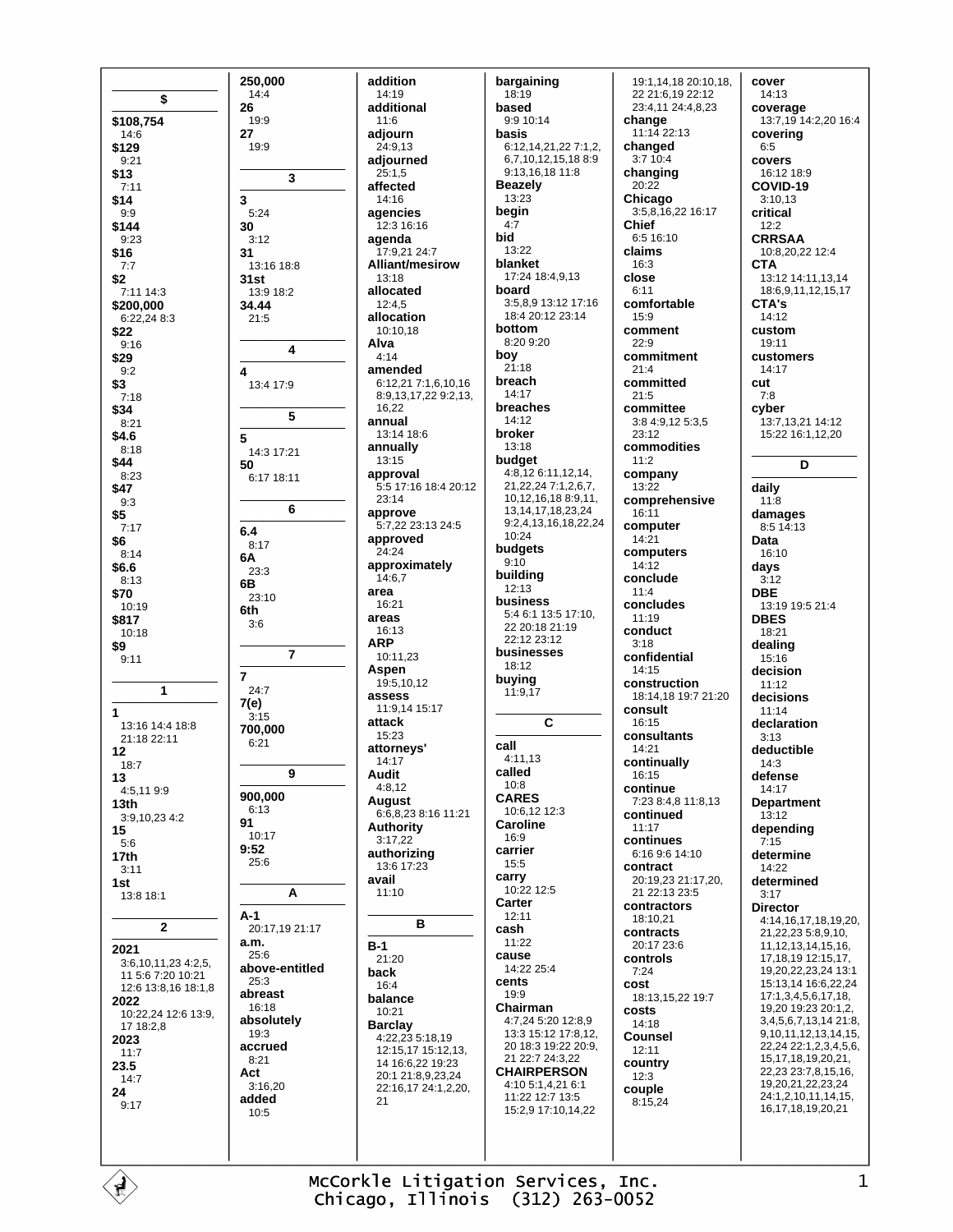disaster 3:13,19,24 4:3 discussions  $10.9$ dollars 8:9,10 9:17 19:7.9.  $10$ Dorval  $12.11$ draw  $10.19$ drawing  $10:13$ drawn  $10:17$ draws  $10.3$ dropping  $8:209:20$ due  $3:10$  11:5 13:20 E effect  $4:1,4$ electronically  $4:6$ Ellen  $20.23.24$ employees  $14:16$ enrolls 18:12 essentially 6:24 7:14 8:2.6 21:3 estate  $9:12$ exacerbated  $11.12$ expect  $10:22$ expected 6:16.207:9 expenses 7:23.24 8:7.21.22  $10.16$   $14.15$ experts 14:21 expirina  $14.9$ external 15:23  $\overline{F}$ fare 6:10 7:4 Federal 10:3 12:1 15:21 feet  $18:11$ fewer 16:2 final  $24:7$ finalizing  $10:9$ finally  $24:8$ finance 4:8.12 6:2 financial  $6:5.6$ Fine  $6:3412:1$ finished 17:8 19:17,18,19,22 21:17 22:10

flat 6:24 7:14 8:2,6 21:3 folks  $15:20$ forensic  $14.21$ foreseeable 11:16 forgot  $12.10$ form  $9:19$ format  $3:7$ forward  $15:18$ fuel 8:4 11:3.4.5.7 funding 9:6,14 10:3,7,9,11, 12, 15, 20, 22, 23 12:1 funds 10:6 12:3,4 future  $11:15,16$  15:15  $\mathbf{c}$  $G-1$  $22.13$ Gallagher 16:9.10  $gas$  $11:3,13,15$ General  $12.11$ giraffe  $22:11$ give  $22.24$ glad  $11:20$ good 3:4 4:10 6:3.4 7:24 10:1 13:9,11 19:11, 14.15 21:6 Government  $15:21$ Governor  $3:11$ governor's  $3.2443$ Greg  $3:4$  $H$ haircut  $6:17$ half 6:14 7:2 8:2.8.10 9:17 18:23 happening  $16:21$ happy 14:24 21:2 hardening 15:23 head  $3:16$ headquarters  $12.13$ heavily 15:22 held  $4:6$ helpful  $15:7$ high  $21.4$ 

hiring  $14:20$ huae  $15.15$ hundred  $19.7910$ T **ICE**  $9:14$ **Illinois**  $4.15$ important  $14:1$ importantly  $14:20$ improve  $16.15$ in-person  $3:18.21$ including  $14:5$ increase 14:6 increases  $11:5$ increasing  $14.4$ incumbent 13:23,24 14:24 19:5 incurred  $14:16$ individual  $18.21$ industry  $16:3$ information  $14.15$ **Injuries**  $8:5$ insurance 13:7,13,18,20,21,22 14:5.10 15:5 16:2.3 18:1.5.14.16 19:6 insured  $14.24$ insurer 13:23,24 **interactions**  $15.8$ intrusions 14:12,23 16:2 involved 15:22 **Irvine** 4:20,21 5:8,10,16,17 12:19.20 16:24 17:1. 17.19 20:2.3.13.16 21:10,11 22:1,2,18, 19 23:7,9,15,23,24 24:10,18,19 issue  $18.18$ issued  $3.7$ issues 16:19 item 17:9 15 21 20:11  $24.7$ iterations  $10:5$  $\mathbf{I}$ Jakes 4:16,17 5:12,13 12:24 13:1 17:5,6 20:6,7 21:14,15

22:5.6.22.23 23:19. 20 24:14,15 Jeremv  $6:3,4$  12:1,16 job  $19.15$ jump 15:16 K Karen  $12.11$ L lahor  $8.1$ Lake 12:14 Law  $13.12$ leave 17:15 20:11 23:5 leaves 6:22 7:13 8:12,15  $9.15$ left  $10.21$ liability 17:24 lifeline  $12.2$ light  $3:18$ lightly  $\overline{8}$ . limit  $14:2$ lines  $9:8$ **litigation**  $1\overline{4}$ :18<br>Iocated  $12.13$ locked 11:16 Lonahini 3:4,5 4:14,18,20,22. 24 5:2 10 14 16 18 20,22 12:8,19,22,24 13:2 15:12 16:23 17:3,5,7,12,19 19:16,19,21 20:2,4, 6,8,15,20 21:8,10, 12, 14, 16, 22 22: 1, 3, 5,7,15,18,20,22,24 23:9,17,21,23 24:1, 3,5,12,16,18,20,22, 24 lot  $11:11$ lower 18:20 М make 16:17 management  $16.1221.20$ mark 13:21 market 11:8.11 13:20 18:23 marketed 13:19 marketing  $19.4$ 

marketplace 18:20 **Material**  $8.2$ matter  $14.19$ **MCCORMACK** 20:24 means  $3.19$ meeting 3:18 4:8,11 12:12  $25.5$ meetings 3:8, 16, 20, 21, 22 4:2, 5 members  $5.3$ **Mesirow**  $19:4$ **Miller**  $4:18.195:9.11,14.15$ 12:22.23 17:3.4.18. 20 20:4,5,14,16  $21.12$  13 22:3 4 20 21 23:8,10,16,21,22 24:11,16,17 million 6:13 7:1,7,11,17,18  $8:1,9,10,13,14,17,$ 18 21 23 9 2 3 9 11 16.17,21,23 10:18,  $1914.34$ minute 22:8,9 minutes  $5:5.23$ moment  $22.14$ monitor  $11:8$ month 6.6.23 8.12 16 9:15  $11:1.13$ months  $6:10$ morning 3:4 4:10 6:3,4 13:9,  $11$ motion 5:6,22 23:13 24:5,9, 13,24 move 5:24 13:3 20:16 21:17 22:10 23:3,10  $24:6$ moved 5:8,10 17:17.19 20:13,15 23:7,9,15  $24:10$  $\mathbf N$ nationally  $16:16$ natural  $11:3.15$ needed  $15:7$ negative  $7:5,10$ network  $14:13$ non-contractors 18:10,22 nonfarebox  $6:197:9$ normal  $18.23$ 

notice  $3:710:4$ notifvina  $14.16$ **November** 13:8 16 18:1 8 number 13:4 14:1,11 17:9,21 20:19 21:20 22:13  $24.7$ numbers 6:7 7:3 8:19 11:21  $\Omega$ obtain 18:22 October  $3:6,9,10,23$  4:2,5,11 13:9.16 18:2.8 offerina 16:4 Office  $3.665$ omnibus 17:13,16 20:12 23:6, 13 14 18 24 6 ongoing  $3:19$ OPEC's  $11:12$ Open  $3:15,20$ opportunistic  $11:9.17$ opportunities  $11.1018$ Oracle  $22.13$ order 4:11 5:4 6:1 13:5 17:10,22 20:18 21:19 22:12.14 ordinance 13:6 17:23 18:7 original 6:14,22 7:2,6,12,18 8:11,14,18,24 9:3, 18.23 out-of-pocket  $18.15$ P pandemic  $3:10.14$ Paradigm  $13.19$ participating  $12.12$ pass  $6.107.5$ passes 5:23 24:6 past  $6:10$ peer 16:16 peers  $16:17$ penny 19:6 people  $16:7$ percent

McCorkle Litigation Services, Inc. Chicago, Illinois (312) 263-0052 6:17 10:17 14:7 21:5

perform

18:10

 $8.5$ 

performers